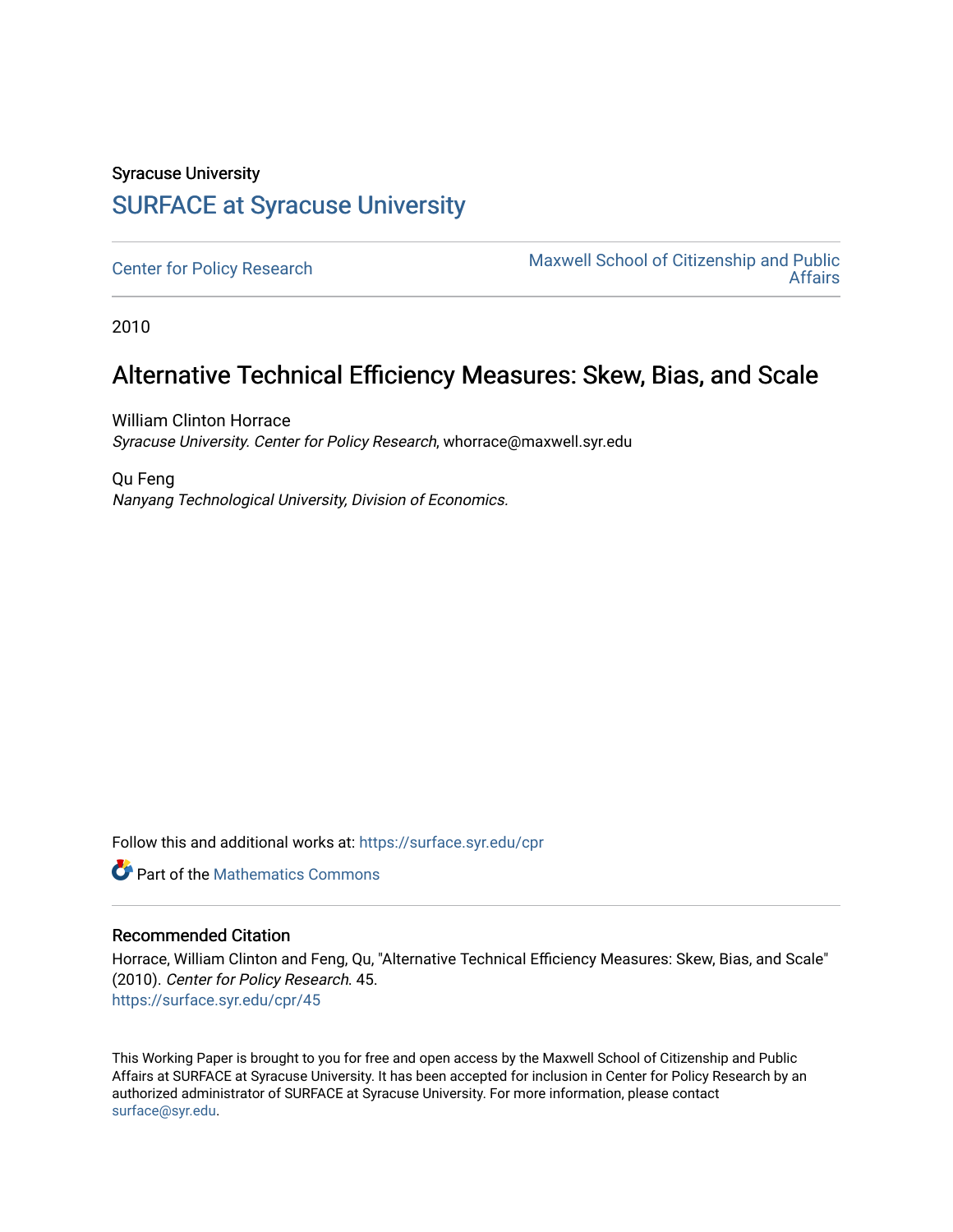**ISSN: 1525-3066** 

## **Center for Policy Research Working Paper No. 121**

**ALTERNATIVE TECHNICAL EFFICIENCY MEASURES: SKEW, BIAS, AND SCALE** 

**QU FENG AND WILLIAM C. HORRACE**

### **Center for Policy Research Maxwell School of Citizenship and Public Affairs Syracuse University 426 Eggers Hall Syracuse, New York 13244-1020 (315) 443-3114 | Fax (315) 443-1081 e-mail: ctrpol@syr.edu**

**March 2010** 

**\$5.00** 

Up-to-date information about CPR's research projects and other activities is available from our World Wide Web site at **www-cpr.maxwell.syr.edu.** All recent working papers and Policy Briefs can be read and/or printed from there as well.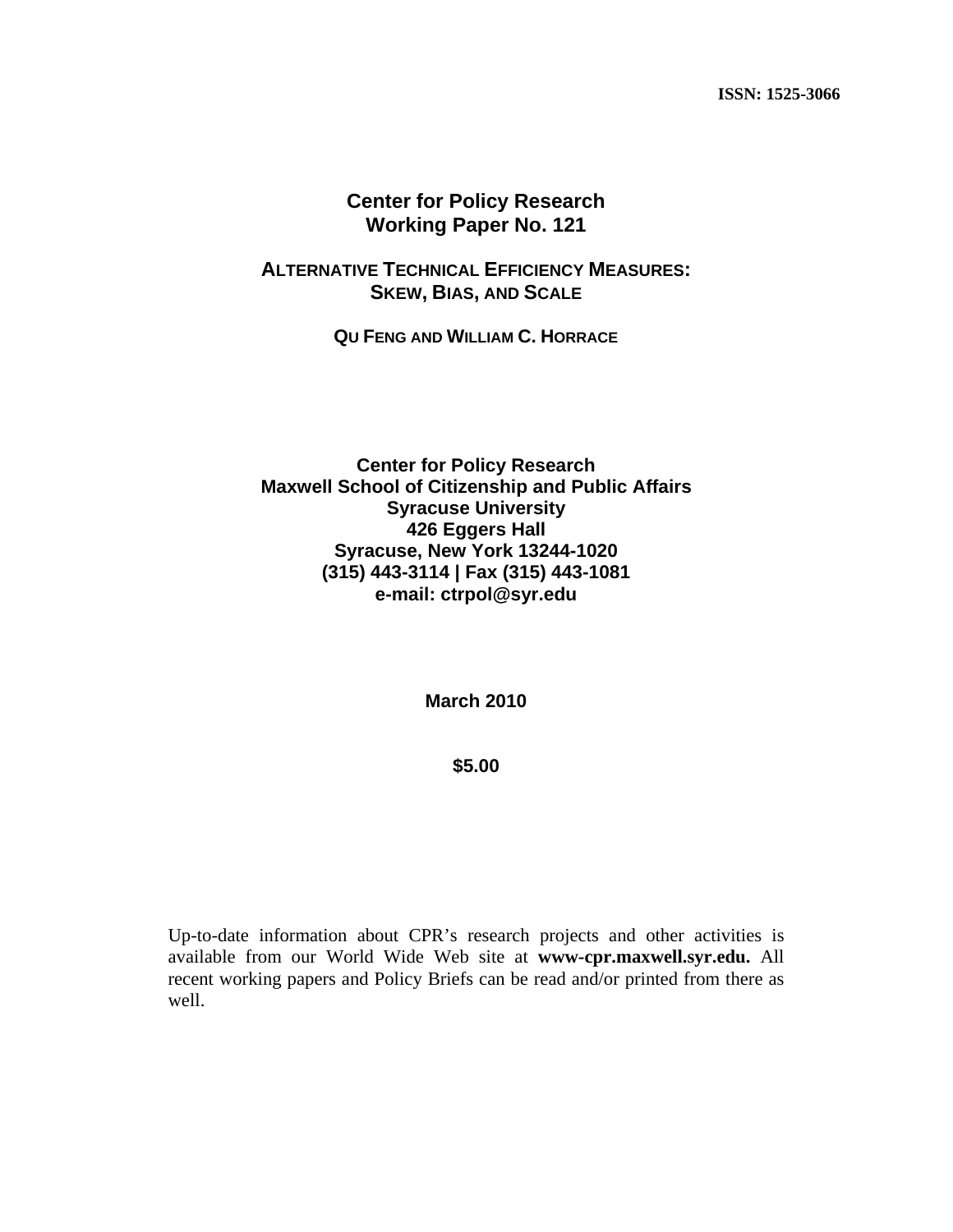**CENTER FOR POLICY RESEARCH – Spring 2010** 

**Christine L. Himes, Director Maxwell Professor of Sociology** 

### **Associate Directors**

Margaret Austin Associate Director Budget and Administration

Douglas Wolf **Contract Contract Contract Contract Contract Contract Contract Contract Contract Contract Contract Contract Contract Contract Contract Contract Contract Contract Contract Contract Contract Contract Contract C** 

Gerald B. Cramer Professor of Aging Studies Professor of Economics and Public Administration Associate Director, Aging Studies Program Associate Director, Metropolitan Studies Program

### **SENIOR RESEARCH ASSOCIATES**

| Robert Bifulco  Public Administration           |
|-------------------------------------------------|
| Leonard Burman  Public Administration/Economics |
|                                                 |
| Thomas Dennison  Public Administration          |
| William Duncombe  Public Administration         |
|                                                 |
| Deborah Freund Public Administration/Economics  |
| Madonna Harrington Meyer Sociology              |
|                                                 |
|                                                 |
|                                                 |
| Sharon KiokoPublic Administration               |
|                                                 |
|                                                 |
|                                                 |

| Len Lopoo  Public Administration      |  |
|---------------------------------------|--|
|                                       |  |
|                                       |  |
|                                       |  |
| John Palmer Public Administration     |  |
| David Popp Public Administration      |  |
|                                       |  |
|                                       |  |
| Ross Rubenstein Public Administration |  |
|                                       |  |
| Margaret Usdansky Sociology           |  |
| Michael Wasylenko Economics           |  |
| Jeffrey WeinsteinEconomics            |  |
|                                       |  |
|                                       |  |

#### **GRADUATE ASSOCIATES**

| Charles Alamo  Public Administration     |  |
|------------------------------------------|--|
| Matthew Baer Public Administration       |  |
|                                          |  |
| Christian Buerger  Public Administration |  |
|                                          |  |
| Il Hwan Chung  Public Administration     |  |
|                                          |  |
|                                          |  |
| Katie Francis  Public Administration     |  |
|                                          |  |
|                                          |  |
|                                          |  |
| Clorise Harvey  Public Administration    |  |
| Douglas Honma  Public Administration     |  |

| Hee Seung Lee  Public Administration |
|--------------------------------------|
|                                      |
|                                      |
| Phuong Nguyen  Public Administration |
|                                      |
| Leslie Powell Public Administration  |
| Kerri Raissian Public Administration |
|                                      |
|                                      |
|                                      |
| Coady Wing  Public Administration    |
| Ryan Yeung  Public Administration    |
|                                      |
|                                      |

### **STAFF**

| Martha BonneyPublications/Events Coordinator |
|----------------------------------------------|
| Karen CimillucaOffice Coordinator            |
|                                              |

| Candi PattersonComputer Consultant |  |
|------------------------------------|--|
|                                    |  |
|                                    |  |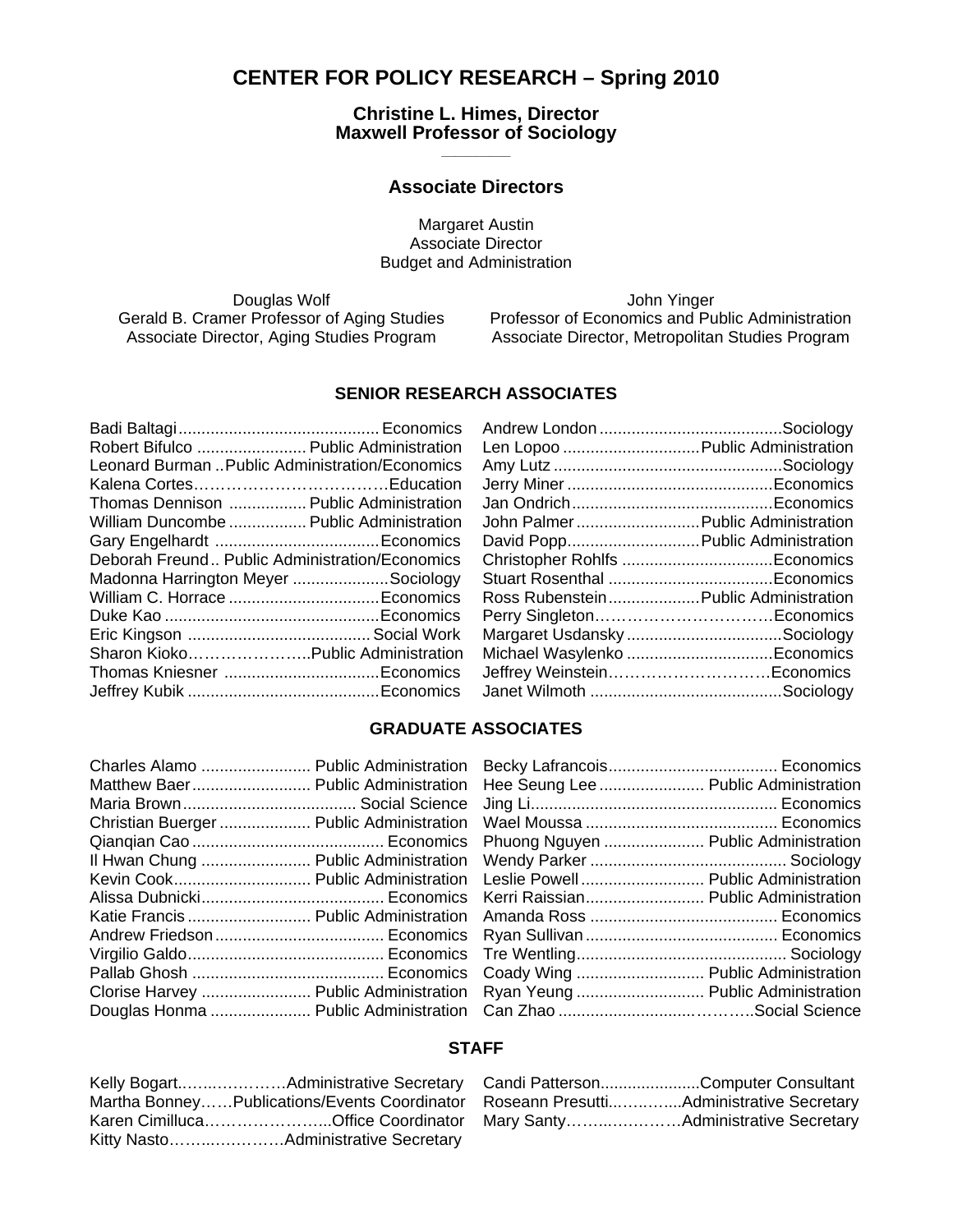# **Abstract**

 In the fixed-effects stochastic frontier model an efficiency measure relative to the best firm in the sample is universally employed. This paper considers a new measure relative to the worst firm in the sample. We find that estimates of this measure have smaller bias than those of the traditional measure when the sample consists of many firms near the efficient frontier. Moreover, a two-sided measure relative to both the best and the worst firms is proposed. Simulations suggest that the new measures may be preferred depending on the skewness of the inefficiency distribution and the scale of efficiency differences.

Email: qfeng@ntu.edu.sg, Tel: +65 6592 1543. Division of Economics, School of Humanities and Social Sciences, HSS-04-48, 14 Nanyang Drive, Singapore 637332

†Corresponding Author. Email: whorrace@maxwell.syr.edu, Tel: 315-443-9061. Fax: 315-443- 1081. Center for Policy Research, 426 Eggers Hall, Syracuse, NY 13244-1020

**Key Words:** stochastic frontier model, relative efficiency measure, two-sided measure, bias, bootstrap confidence intervals

**JEL Classification:** C15, C23, D24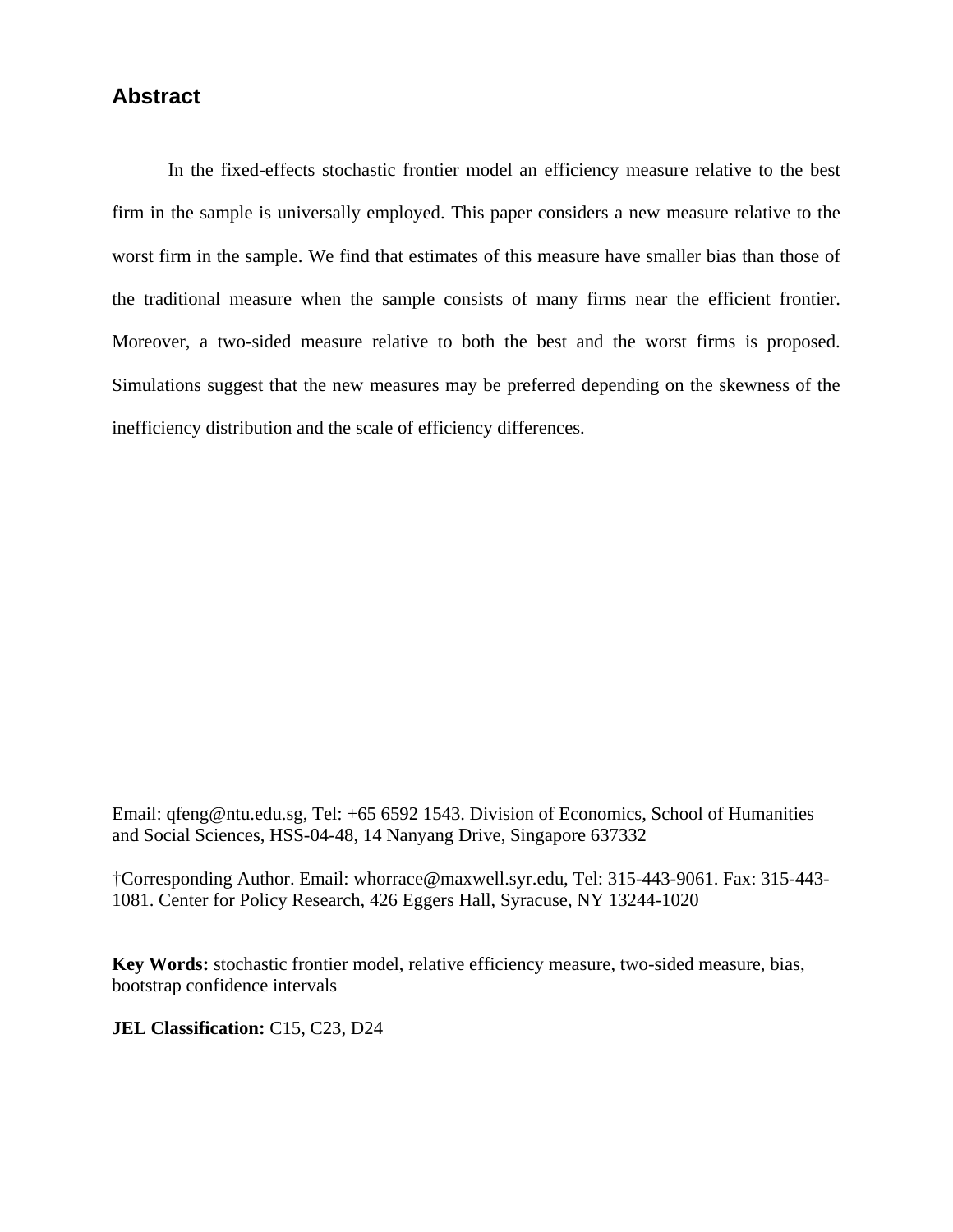## 1 Introduction

There are several ways to estimate time-invariant technical efficiency in stochastic frontier models for panel data. Compared to maximum likelihood or generalized least-squares estimation (Battese and Coelli, 1988), fixed-effects estimation (Schmidt and Sickles, 1984) has the advantage of not requiring distributional assumptions on the error components. Without these distributional assumptions, efficiency levels cannot be identified directly. Hence, a measure relative to the best firm in the sample is universally employed (Schmidt and Sickles, 1984). In this case only the efficiency distance to the best firms matters. The *worst* firm in the sample is ignored. For example, suppose there are 3 firms with efficiency levels 0.30, 0.90 and 0.99 respectively. It appears that firm 2 is quite efficient. If the efficiency level of the worst firm improves to 0.89 due to technological change, the distance between the firm 2 and the best firm is unchanged. However, firm 2 is now almost as inefficient as the worst firm. This example shows that using the worst firm as a reference point provides a different perspective on technical efficiency. Actually, in competitive settings the worst firm is of particular importance because the marginal cost of this firm may determine price.<sup>1</sup> This paper considers an alternative efficiency measure relative to the worst firm in the sample and compares this measure to the traditional relative efficiency measure on a variety of metrics.

More generally, it may be interesting to use both the best firm and the worst firm as reference points. Therefore, a two-sided measure relative to both the best firm and the worst firm in the sample is also proposed. Different from efficiency measures relative to the best or to the worst firms alone, the two-sided measure linearly scales the efficiency level onto the unit interval with efficiency scores of 0 for the worst firm and 1 for the best firm. Consequently, the distance of the efficiency level between any firms becomes informative.

This paper discusses fixed-effects estimates of the measure relative to the worst firm and the

<sup>&</sup>lt;sup>1</sup>We would like to thank a referee for pointing this out to us.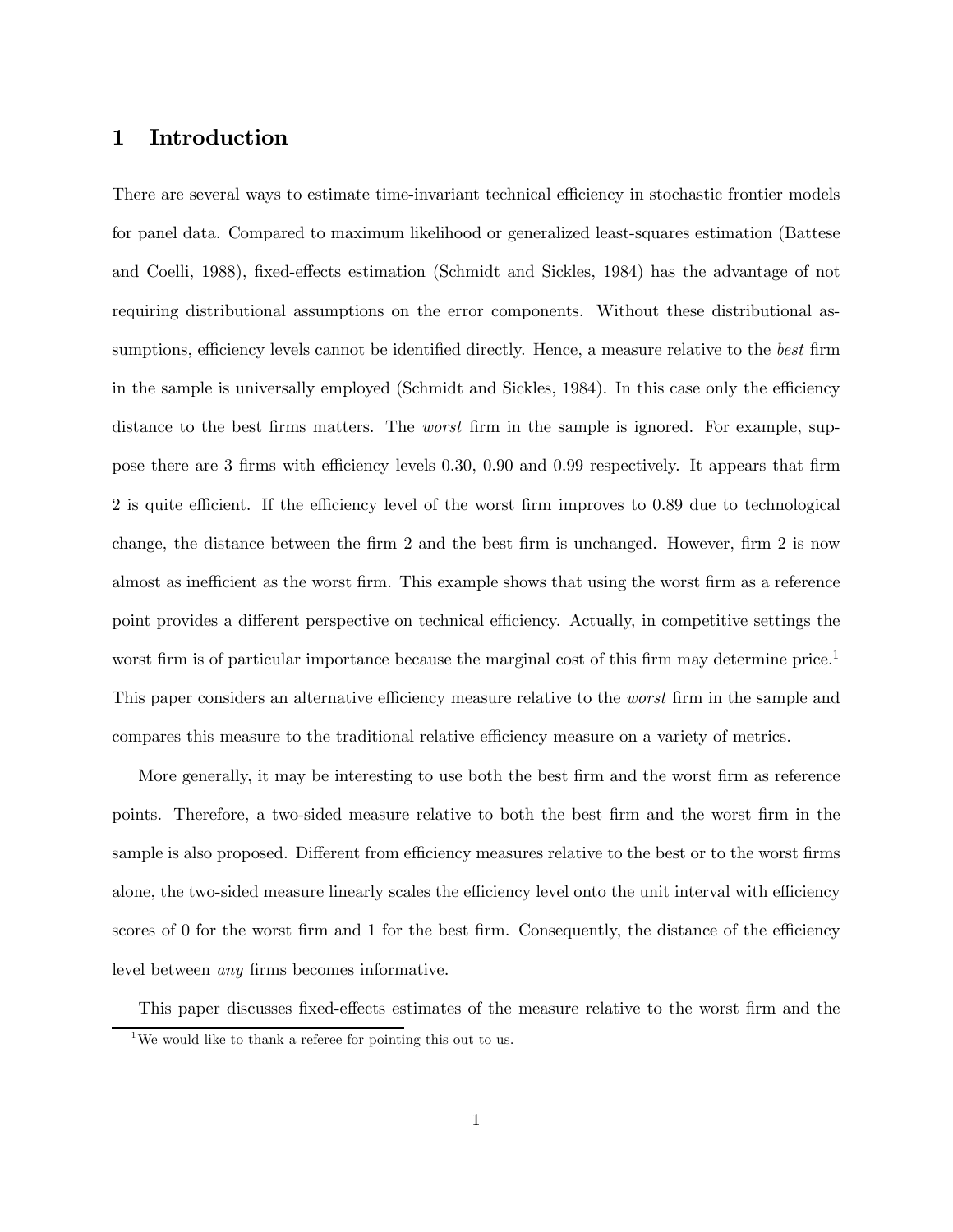two-sided measure (relative to the best and the worst). We focus on estimation bias and inference. The level of the bias of relative efficiency estimates is related to the skewness of the underlying distribution of technical (in)efficiency. Since the "max" operator favors positive noise, the traditional estimate has larger bias when there are more efficient firms in the population. Qian and Sickles (2008) describe this scenario as "mostly stars, few dogs." When there are "mostly stars" our estimate (relative to the worst firm) is less biased than the traditional estimate. However, not surprisingly, the bias results are reversed when there are "mostly dogs." When the distribution of (in)efficiency is symmetric, the bias results of the two estimators are identical. These results are borne out in our simulations based on three parameterizations of the Beta distribution. The two-sided estimate balances these sources of bias (in a sense) as we shall see in the sequel.

Inference on estimated technical efficiency is often important, and it proceeds with construction of confidence intervals. When distributional assumptions are made on the two error components (noise and inefficiency), the theory for confidence interval construction is straightforward (Horrace and Schmidt, 1996). The intervals are valid in both finite samples and asymptotically. In the case of fixed-effects estimation, confidence intervals for technical efficiency may be based on asymptotic normality, when the sample size is large (Horrace and Schmidt, 2000). However, when the time dimension of the data is small, the preferred method to construct confidence intervals without distributional assumptions is to perform the bootstrap. Kim, Kim and Schmidt (2007) provide a detailed and intuitive survey on constructing varieties of bootstrap confidence intervals. They argue that the "max" operator of the traditional estimate (relative to the best firm) produces bias, leading to low coverage rates when constructing simple bootstrap confidence intervals. Our proposed estimates suffer from the same source of bias. However, the coverage rates of bootstrap confidence intervals are a function of the magnitude of the bias which is related to the skewness of the underlying distribution of (in)efficiency and to the estimate employed (i.e., relative to best, relative to worst, or two-sided).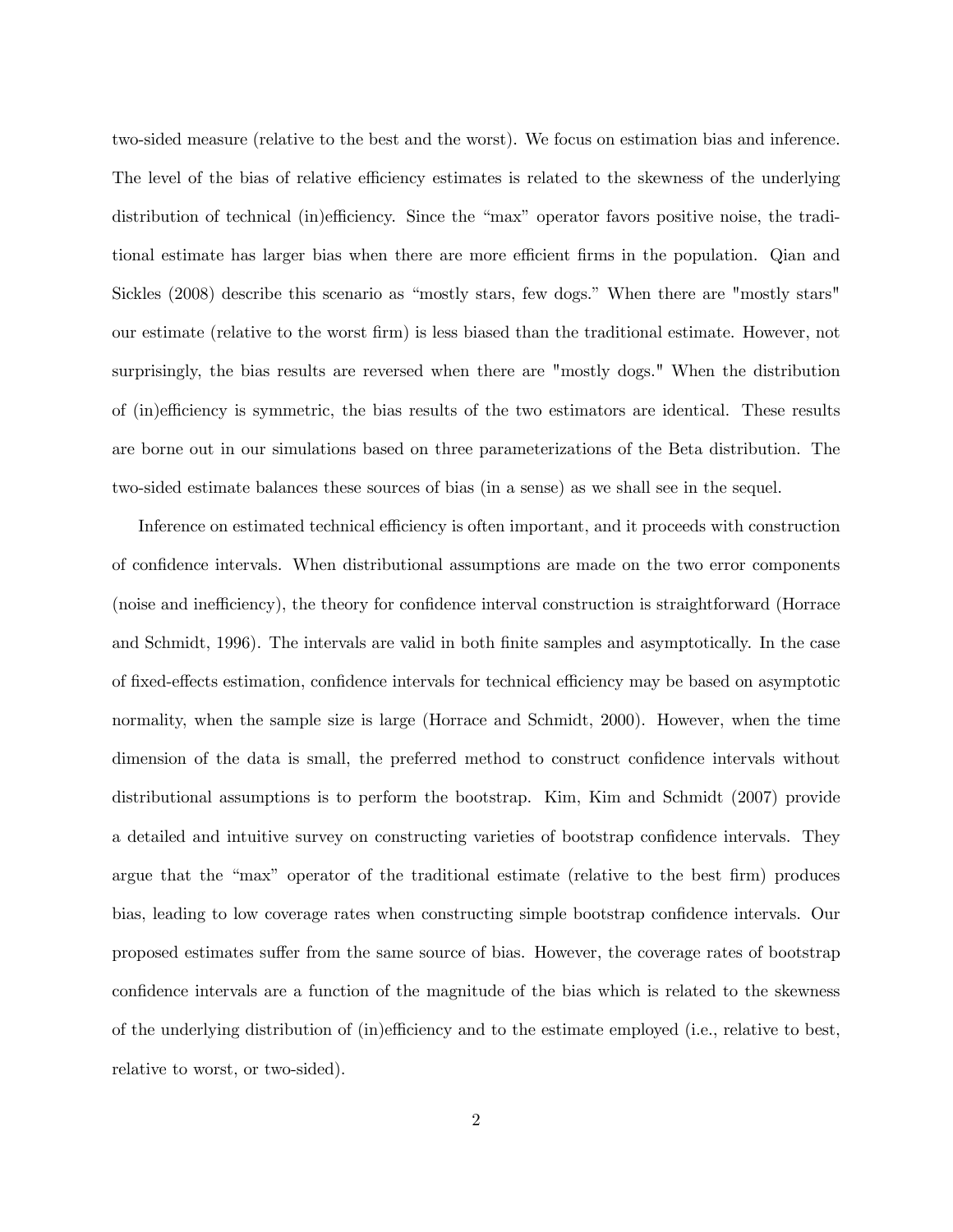Ultimately, the fixed-effects estimates provide information on the skewness of the underlying distribution of (in)efficiency. Given this skewness information there maybe an empirical trade-off between bias and the efficiency measure employed. For example, if the data suggest there are "mostly stars, few dogs", then the traditional estimate has large bias and our estimate (relative to the worst) has small bias. However, a measure relative to the best firm may be of interest. In this case, the empiricist must decide which is more important: bias or the empirical relevance of the measure. (This trade-off also has implications for bootstrap inference.) Of course, if a measure relative to the worst firm is needed, then there is no trade-off in this case. This trade-off underscores the fact that the proposed estimates are alternatives to the traditional estimates and that all three estimates are measuring different quantities (although they are all normalizations to the unit interval, as we shall see). There is no sense in which the estimates are substitutes; they are complements that simply add to the empiricist's toolbox.

The paper is organized as follows. The next section discusses the efficiency measure relative to the worst firm, our proposed estimate of this measure, and performs simulations to compare the bias of the estimate to that of the tradition estimate under different (in)efficiency distributions. Section 3, introduces a two-sided efficiency measure that pegs relative efficiency not only to the most efficient firm in the sample but also to the least efficient firm. A simulation study of its bias is also conducted. In section 4 bootstrap confidence intervals are discussed for the different measures, and a simulation study of coverage rates and interval widths is provided in the spirit of Kim, Kim and Schmidt (2007). Our contribution is to demonstrate how these measures and their estimates perform in finite samples under different skewnesses of the distribution of technical inefficiency. Section 5 applies the estimators to a panel of Indonesian rice farms, and the salient features of all three measures are discussed and compared. The last section summarizes and concludes.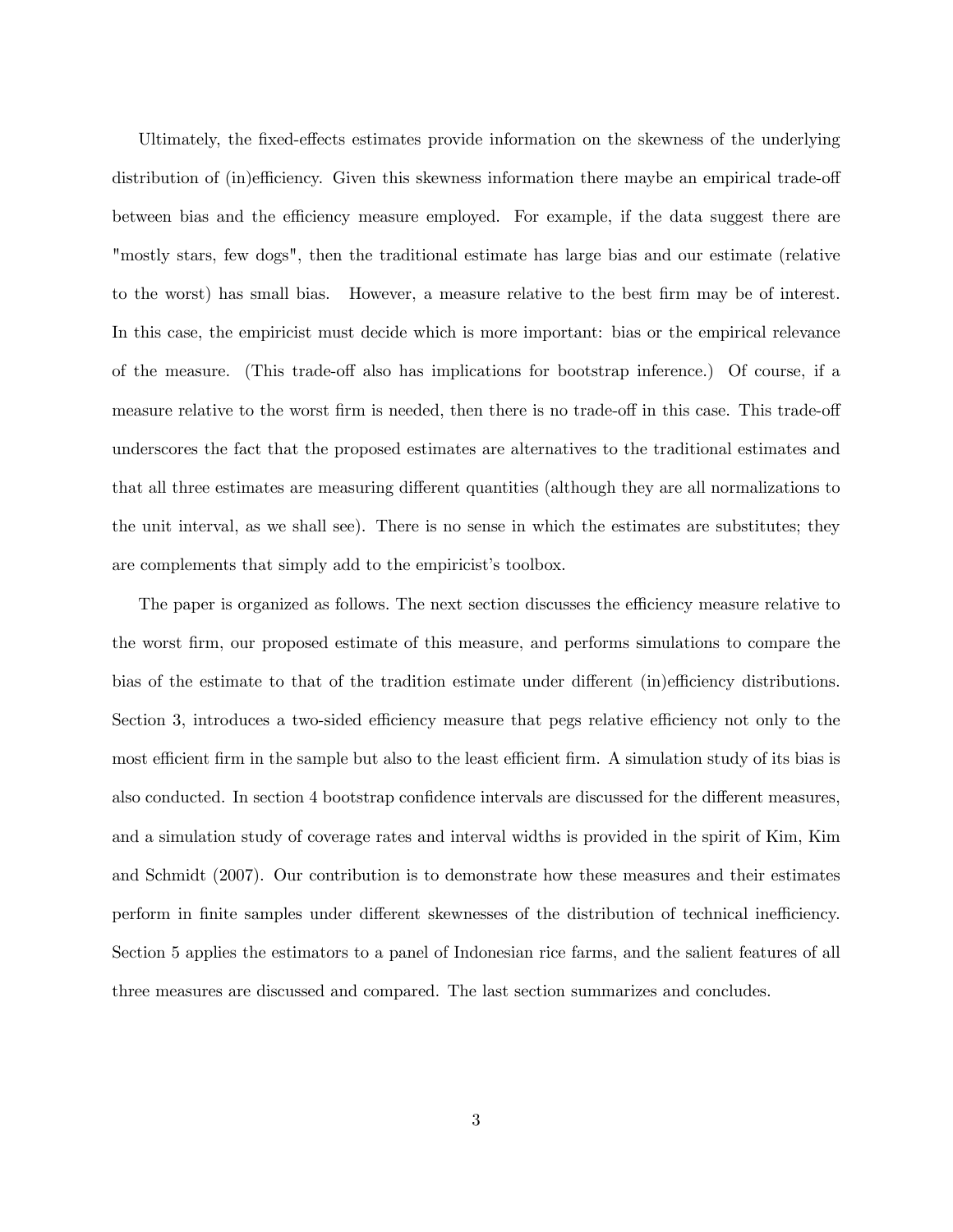### 2 Relative Efficiency Measures

The stochastic frontier model for panel data is:

$$
y_{it} = \alpha + x'_{it}\beta - u_i + v_{it}, \quad i = 1, \cdots, N, \ t = 1, \cdots, T.
$$
 (1)

The error term contains two parts: time-invariant  $u_i \geq 0$ , a measure of technical inefficiency; and  $v_{it} \sim iid(0, \sigma_v^2)$ . A large value of  $u_i$  implies that the firm i is inefficient. Usually, technical efficiency is defined as  $r_i = \exp(-u_i)$  under a log-linear specification of the Cobb-Douglas production function.<sup>2</sup> Letting  $\alpha_i = \alpha - u_i$ , slope parameter  $\beta$  can be estimated consistently using fixed-effects estimation. Call this estimate  $\beta$ . The usual estimate of  $\alpha_i$  is  $\hat{\alpha}_i = \overline{y}_i - \overline{x}'_i\beta$ , where  $\overline{y}_i$  and  $\overline{x}_i$  are within-group averages. However,  $u_i$  is unidentified without additional assumptions. The literature suggests an efficiency measure relative to the *best* firm  $u_i^* = \max_j \alpha_j - \alpha_i = u_i - \min_j u_j$  and its estimate  $\hat{u}_i^* = \max_j \hat{\alpha}_j - \hat{\alpha}_i$ , where the  $\hat{\alpha}_i$  are fixed-effects estimates of  $\alpha_i$  (Schmidt and Sickles, 1984). Correspondingly, when output is in logarithms, relative technical efficiency is defined as  $r_i^* \equiv$  $\exp(-u_i^*)$  with its fixed-effects estimate  $\hat{r}_i^* \equiv \exp(-\hat{u}_i^*)$ . We call  $u_i^*$  the **max-measure** or the traditional measure.

In the stochastic frontier model (1), the efficient frontier is defined as the best firm using  $\min_i u_i$ or max<sub>j</sub>  $\alpha_j$ . Hence,  $u_i^*$  measures technical inefficiency as the deviation from this frontier. Similarly, we can define the inefficient frontier as the worst firm using  $\max_j u_j$  or  $\min_j \alpha_j$ , and measure technical efficiency as

$$
u_i^{**} = \alpha_i - \min_j \alpha_j = \max_j u_j - u_i.
$$
 (2)

This is simply the deviation from the inefficient frontier. We call  $u_i^{**}$  the **min-measure**. Its corresponding technical efficiency score is  $r_i^{**} = 1 - \exp(-u_i^{**})$ . Using  $\exp(-x) \approx 1 - x$  for small x,  $r_i^{**}$  is an approximation of  $u_i^{**}$  on the unit interval. To fix ideas, we image that  $u_i$  has some

<sup>&</sup>lt;sup>2</sup>If  $Y = e^{-u}e^{v} f(x, \beta)$ , then  $e^{-u}$  is technical efficiency for  $y = \ln Y$  and  $f(x, \beta) = \prod_{j=1}^{k} x_j^{\beta_j}$ , say. Even if this is not the production function in mind, empiricists often use the measure  $r_i$  to normalize  $u_i$  to the unit interval.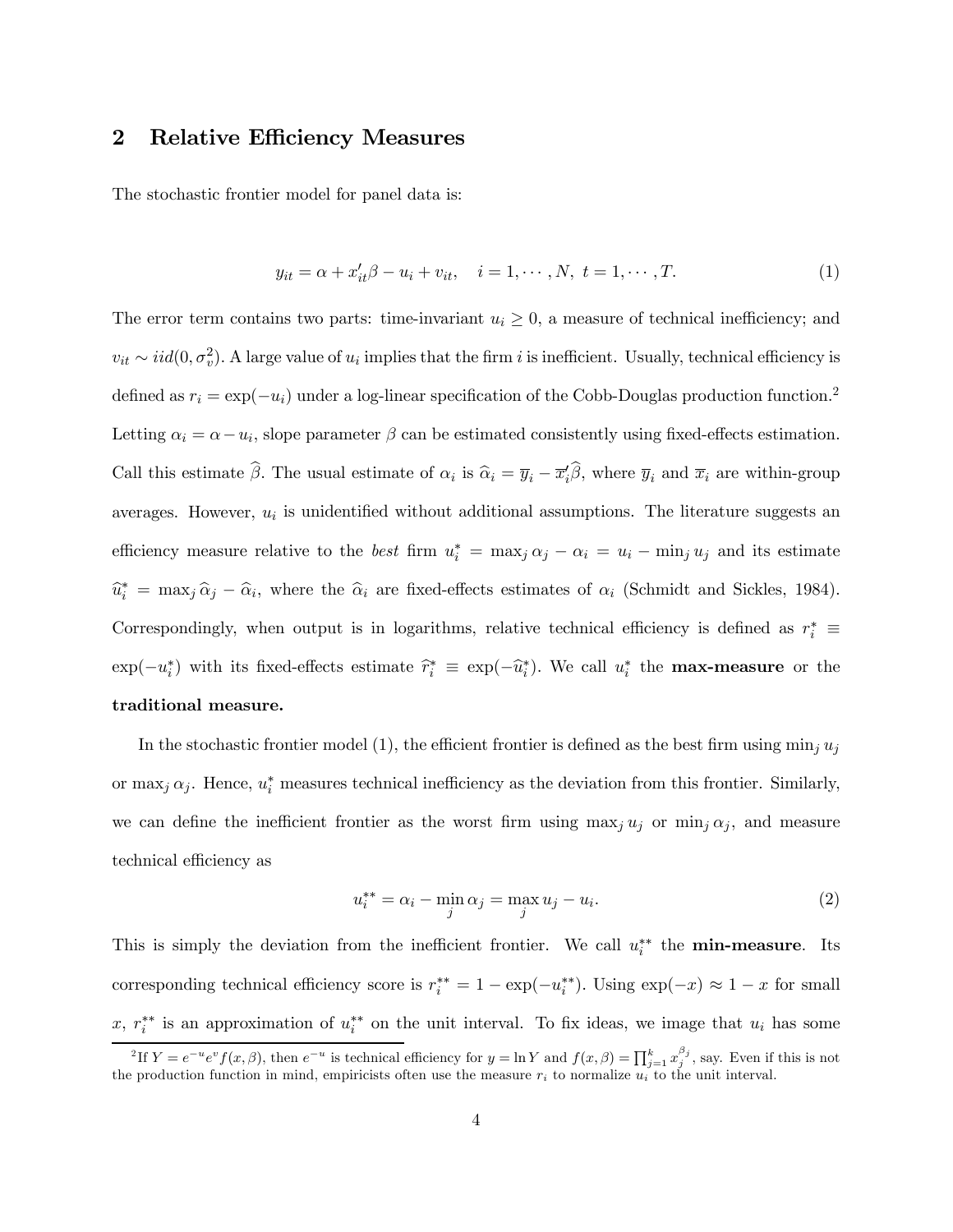upper support bound  $\overline{u}$ , so that realizations of  $u_i$  cannot be too large. Then min<sub>j</sub>  $\alpha_j$  approximates  $\alpha - \overline{u}$ , and  $u_i^{**}$  approximates  $\overline{u} - u_i \ge 0$ , the deviation from the inefficient frontier. The concept of a upper bound for inefficiency was recently considered in Qian and Sickles (2008). Indeed, "using this bound as the inefficient frontier, we may define inverted efficiency scores in the same spirit of Inverted DEA described in Entani, Maeda, and Tanaka (2002)."3 The corresponding fixed-effects estimates of the min-measure are:

$$
\begin{aligned}\n\hat{u}_i^{**} &= \hat{\alpha}_i - \min_j \hat{\alpha}_j, \\
\hat{r}_i^{**} &= 1 - \exp(-\hat{u}_i^{**}).\n\end{aligned} \tag{3}
$$

Using the same arguments as Schmidt and Sickles (1984),  $\hat{u}_i^{**}$  is consistent for  $u_i^{**} = \overline{u} - u_i$ , as  $T \to \infty$  and  $N \to \infty$ . When the production function is Cobb-Douglas and output is in logarithms, the  $r_i^*$  has a natural interpretation: it is the true percentage of the output of firm i relative to the efficient firm for a fixed set of input, so  $r_i^*$  is the way we would naturally measure efficiency for a Cobb-Douglas production function. In this case the proposed measure,  $r_i^{**}$ , does not have this natural interpretation, however (as already mentioned) performance relative to the inefficient firm may be relevant, because the marginal cost of the inefficient firm may equal price in competitive markets (markets where N is large and  $\overline{u}$  is small). When output is not in logarithms or there is no particular production function in mind,  $r_i^*$ 's interpretation is less clear, and it may be interpreted as a normalization to the unit interval of the measure  $u_i^*$ , as it quantifies inefficiency relative to the most efficient firm. Interpreted this way, the nonlinear exponential normalization of  $r_i^*$  may distort the scale of  $u_i^*$ . The proposed measure  $r_i^{**}$  has a similar interpretation but relative to the least efficient firm, and it too may distort the scale of  $u_i^{**}$ . Either way, the alternative measure,  $r_i^{**}$ , may prove useful to empiricists, particularly if bias and confidence interval coverage are important (as we shall see).

 $3$ Qian and Sickles (2008). Indeed, Qian and Sickles consider cross-sectional  $(T = 1)$  and random-effects estimation of  $\overline{u}$ . Hence, the current paper and the Qian and Sickles papers are complements.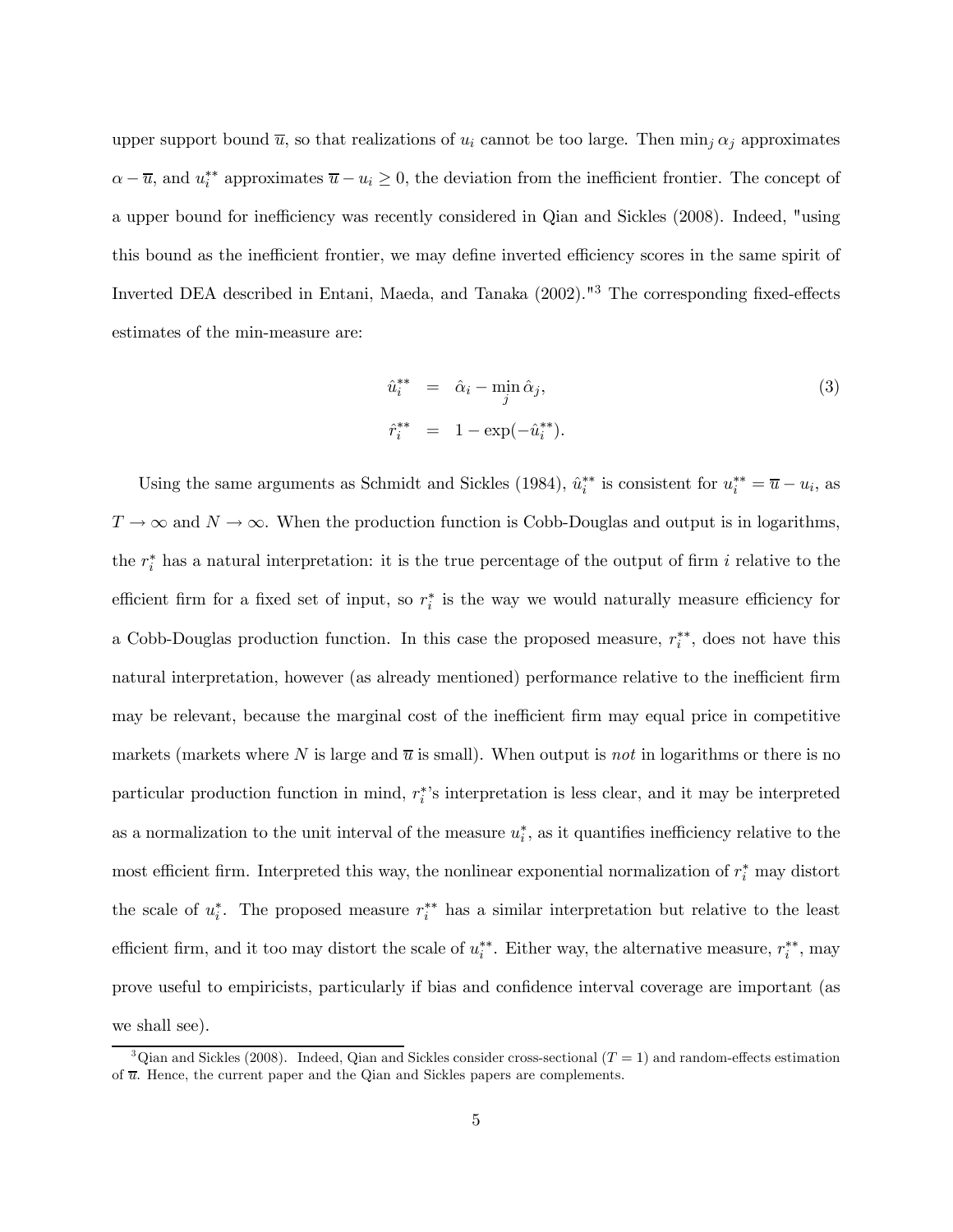Ultimately we subject these estimates to finite sample simulations and compare their performance under a variety of assumptions on the distribution of inefficiency. (In all cases the distribution has bounded support from above and below, so the min-measure has a population interpretation.) However, it is useful to consider the theoretical biases. In particular, the biases of  $\hat{u}_i^*$  and  $\hat{u}_i^{**}$  are directly comparable, even though they estimate different measures.<sup>4</sup> The bias of the max-measure estimate is:

$$
b_{\max} = E(\hat{u}_i^*) - u_i^* = E\left[\max_j \hat{\alpha}_j - \hat{\alpha}_i - (\max_j \alpha_j - \alpha_i)\right]
$$
  
=  $E(\max_j \hat{\alpha}_j - \max_j \alpha_j) - E(\hat{\alpha}_i - \alpha_i)$   
=  $E(\max_j \hat{\alpha}_j) - \max_j \alpha_j$ ,

since  $E(\hat{\alpha}_j) = \alpha_j$  for each j. Notice that the bias is not firm-specific. The bias will be largest when there is much uncertainty over the identity of the best firm  $(\max_i \alpha_i)$  in the population. Per Horrace and Schmidt (1996), this occurs when T is small or when the variability of the  $u_i$  is large. Uncertainty over the best firm is also worse when there are many firms in the population  $(\alpha_i)$ close to being best  $(\max_i \alpha_i)$ . This is likely to occur when the distribution of  $u_i$  is skewed to the right: "mostly stars, few dogs". In this paper, we use the Beta distribution  $B(a, b)$  to model three cases of the distribution of  $u_i: B(2,8)$  "mostly stars, few dogs",  $B(8,2)$  "mostly dogs, few stars", and the symmetric distribution  $B(2, 2)$  "few stars, few dogs". See Figure 1. The discussion above suggest that *ceteris paribus*, the bias,  $b_{\text{max}}$ , is small in the case of "mostly dogs, few stars". (It is interesting to note that most Monte Carlos studies of the stochastic frontier model involve the truncated normal distribution which can only be skewed in the opposite direction: "mostly stars, few dogs. See, for example, KKS, 2007.)

<sup>&</sup>lt;sup>4</sup>It is not entirely clear how to compare the theoretical bias of the  $\hat{r}_i^*$  and  $\hat{r}_i^{**}$ . Also, per Kim, Kim and Schmidt (2007) coverage rates for bootstrap confidence intervals on  $\hat{u}_i^*$  (and  $\hat{u}_i^{**}$ ) converted to intervals on  $\hat{r}_i^*$  (and  $\hat{r}_i^{**}$ ) are better than coverage rates on  $\hat{r}^*_i$  (and  $\hat{r}^{**}_i$ ) directly, so understanding the bias of the  $\hat{u}^*_i$  (and  $\hat{u}^{**}_i$ ) helps us better understand the coverage rates of the preferred intervals.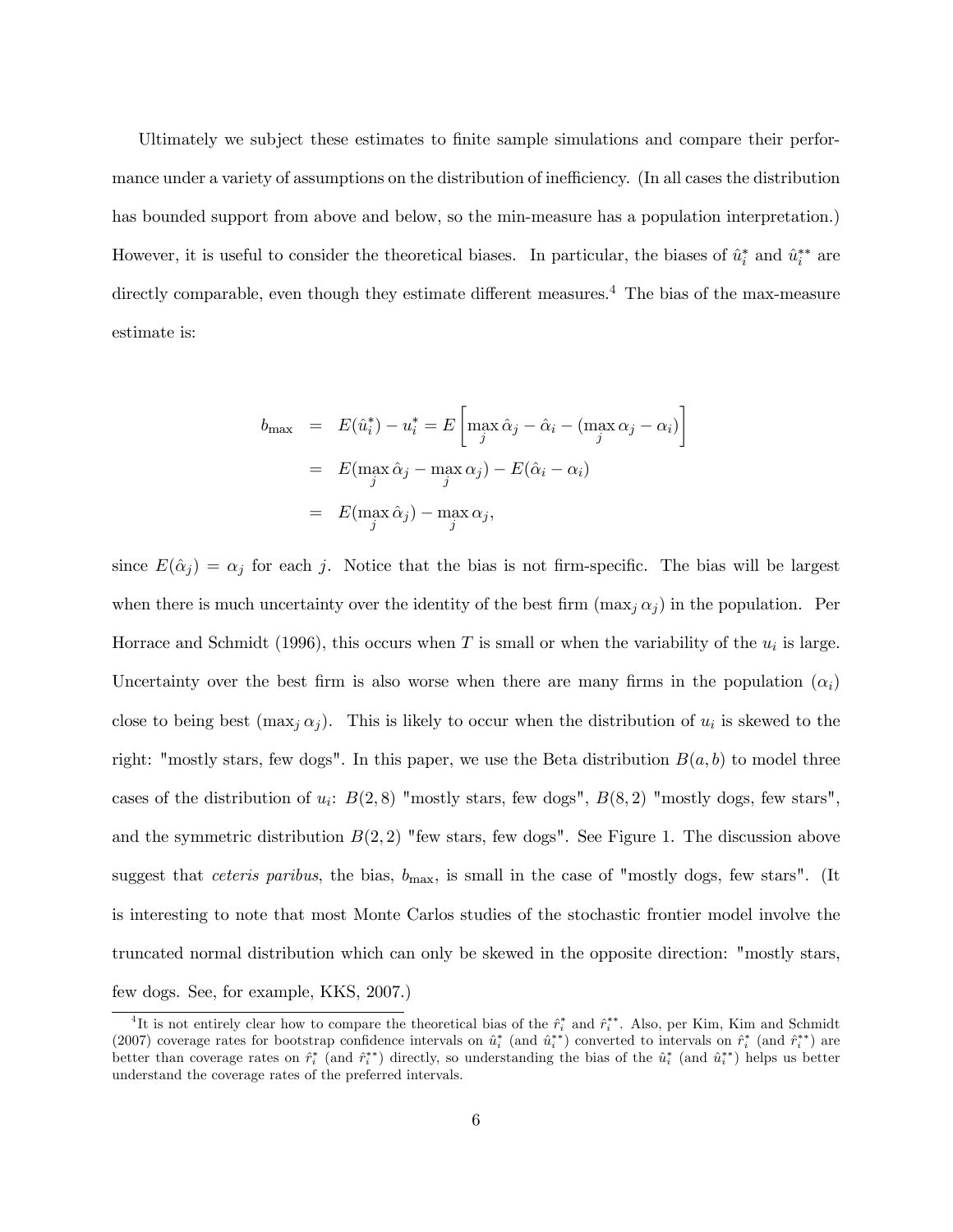Similarly, the bias of the min-measure estimate is  $b_{\min} = E(\min_j \hat{\alpha}_j) - \min_j \alpha_j$ . Here, bias is large in magnitude when there is uncertainty over the worst firm in the population, which will be worse when the are many firms in the population  $(\alpha_i)$  close to being worst  $(\min_i \alpha_i)$ . This corresponds to the case where the distribution of  $u_i$  is "mostly dogs, few stars". While we cannot know which of the biases,  $b_{\text{max}}$  or  $b_{\text{min}}$ , will be larger in magnitude in any empirical analysis, it would be easy to speculate based on one's knowledge of the relative frequencies of dogs and stars that occur in the sample. Obviously when the relative frequency of dogs and stars is equal, one would speculate that the biases be equal in magnitude. These types of results are borne out in simulations that follow.

Table 1 reports the simulation results on the biases  $b_{\text{max}}$  and  $b_{\text{min}}$ . Ignoring regressors in equation 1, simulations are performed with  $v_{it} \sim i i dN(0, \sigma_v^2)$  and  $u_i$  distributed  $B(8, 2)$  or  $B(2, 2)$ or  $B(2, 8)$ . Each Beta distribution represents different efficiency scenarios as described above. As is standard in SF model simulations, we define  $\gamma = Var(u)/(\sigma_v^2 + Var(u))$  and vary  $\sigma_v^2$  so that  $\gamma = 0.1, 0.5$  and 0.9. The  $\gamma$  is a "signal to noise ratio" measure, so small  $\gamma$  indicates a particularly noisy experiment. We focus on the cases where  $T$  is small and bias of the estimates of the minand max-measures will be largest, so we fix  $T = 10$ . We consider four values of  $N = 10, 20, 50$  and 100.

The bias analysis in Table 1 contains no surprises. Bias for both estimates is increasing in  $N$ (for fixed T) and decreasing in  $\gamma$  as uncertainty over the best and worst firms in the population increases. Varying the skew of the distribution of inefficiency also produces predictable results. The max-measure estimate outperforms our min-measure estimate when the distribution of inefficiency is  $B(8, 2)$ , while the min-measure estimate outperforms the max-measure estimate when the distribution of inefficiency is  $B(2, 8)$ . Compare the 0.077 of  $B(8, 2)$  and 0.122 of  $B(2, 8)$  for measure  $u_i^*$  (first row of results) to the 0.125 of  $B(8, 2)$  and 0.077 of  $B(2, 8)$  for measure  $u_i^{**}$  (second row). This near-perfect symmetry of the results across the two inefficiency distributions occurs every-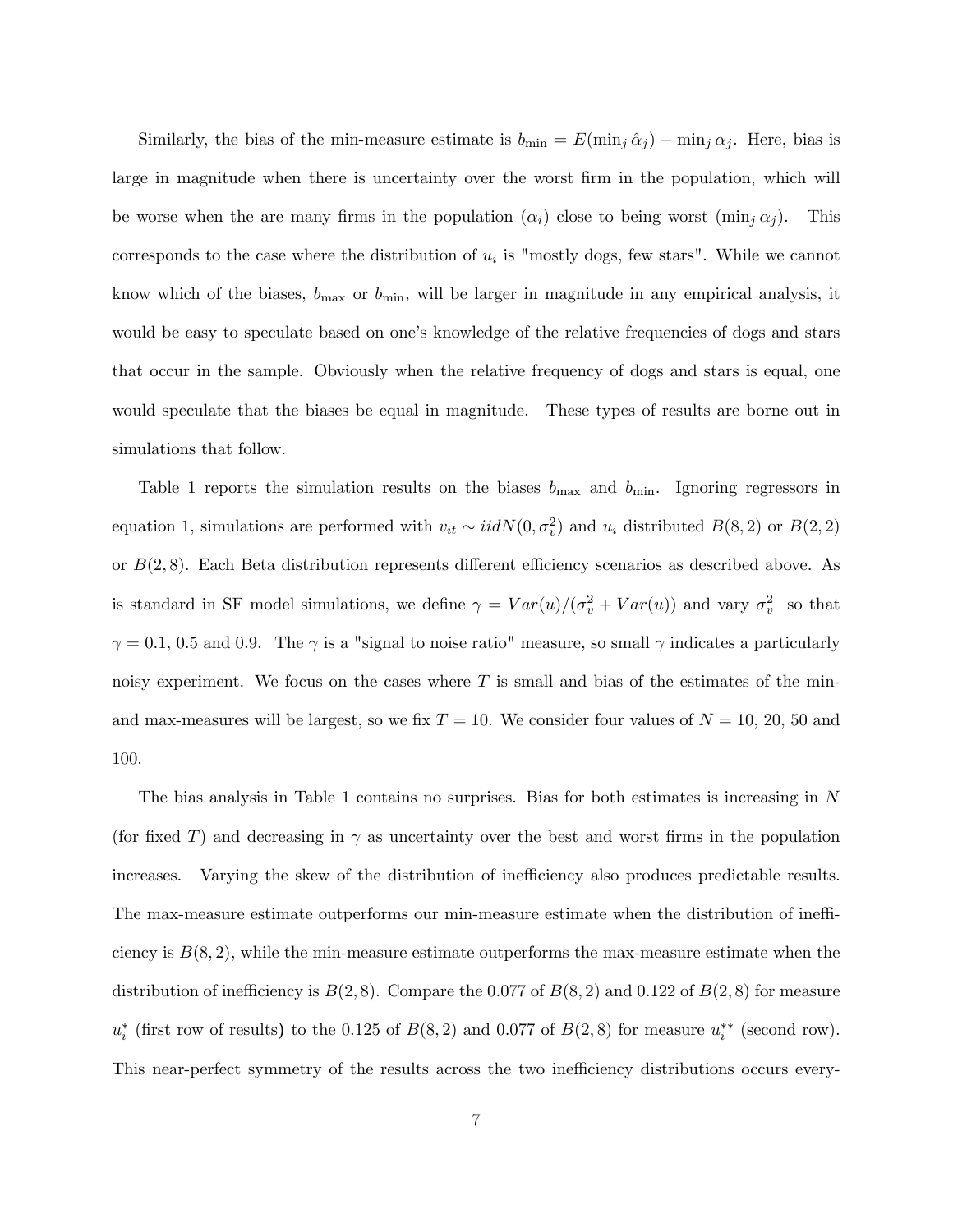where in the table for obvious reasons. When the inefficiency distribution is symmetric,  $B(2, 2)$ , the estimates perform equally with any differences in bias being caused by sampling variability of the simulations. Compare 0.097 for  $u_i^*$  to 0.099 for  $u_i^{**}$  in the first and second rows of results for  $B(2, 2)$ . The implications are clear: in an industry marked with mostly stars and few dogs, the "min" operator in the min-measure estimate induces a smaller bias than the max operator of the max-measure estimate. Put more generally, the min-estimator is less biased than the max-estimator when the industry under study has many efficient firms. (In competitive markets this may be the relevant case.) In any empirical exercise, if bias concerns outweigh the choice of the inefficiency measure employed  $(u_i^*$  vs.  $u_i^{**}$ ), then the choice of estimator should be based on prevailing efficiency market conditions in the industry under study. Knowledge of the distribution of inefficiency (up to location) is contained in the distribution of the estimated  $\alpha_i$  and can be used used to inform these empirical choices.

#### 3 Two-Sided Measure

We now consider a two-sided measure that incorporates both the max operator and the min operator. The motivation of the two-sided measure is the issue of scale. By scale we mean the way in which estimators are normalized (transformed) to the unit interval. For the max-measure we have the normalization  $r_i^*$ , which rescales (distorts) efficiency differences with the exponential function.<sup>5</sup> Due to the non-linearity of the exponential function, technical efficiency differences between firms in the low range of  $\hat{r}_i^*$  are smaller than those in the high range, for a given difference in  $\hat{\alpha}_i$ , and are, therefore, not comparable. Hence, efficiency differences in the low range of  $\hat{\tau}_i^*$  are less informative. This creates a distortion in the efficiency differences for  $\hat{r}_i^*$  when it serves as a normalization for  $-\hat{u}_i^*$ . The normalization of the min-measure,  $r_i^{**}$ , also nonlinearly rescales (distorts) efficiency

<sup>&</sup>lt;sup>5</sup>This idea of distortion is based on the idea that  $r_i^* \approx u_i^*$ , for small  $u_i^*$ . Obviously if output is in logarithms, then  $r_i^*$  is not simply a normalization; it is the true percentage of the output of firm i relative to the efficient firm for a fixed set of inputs. However, the normalization could magnify the bias associated with estimating  $u_i^*$ . If output is not in logarithms, then  $r_i^*$  is simply a normalization.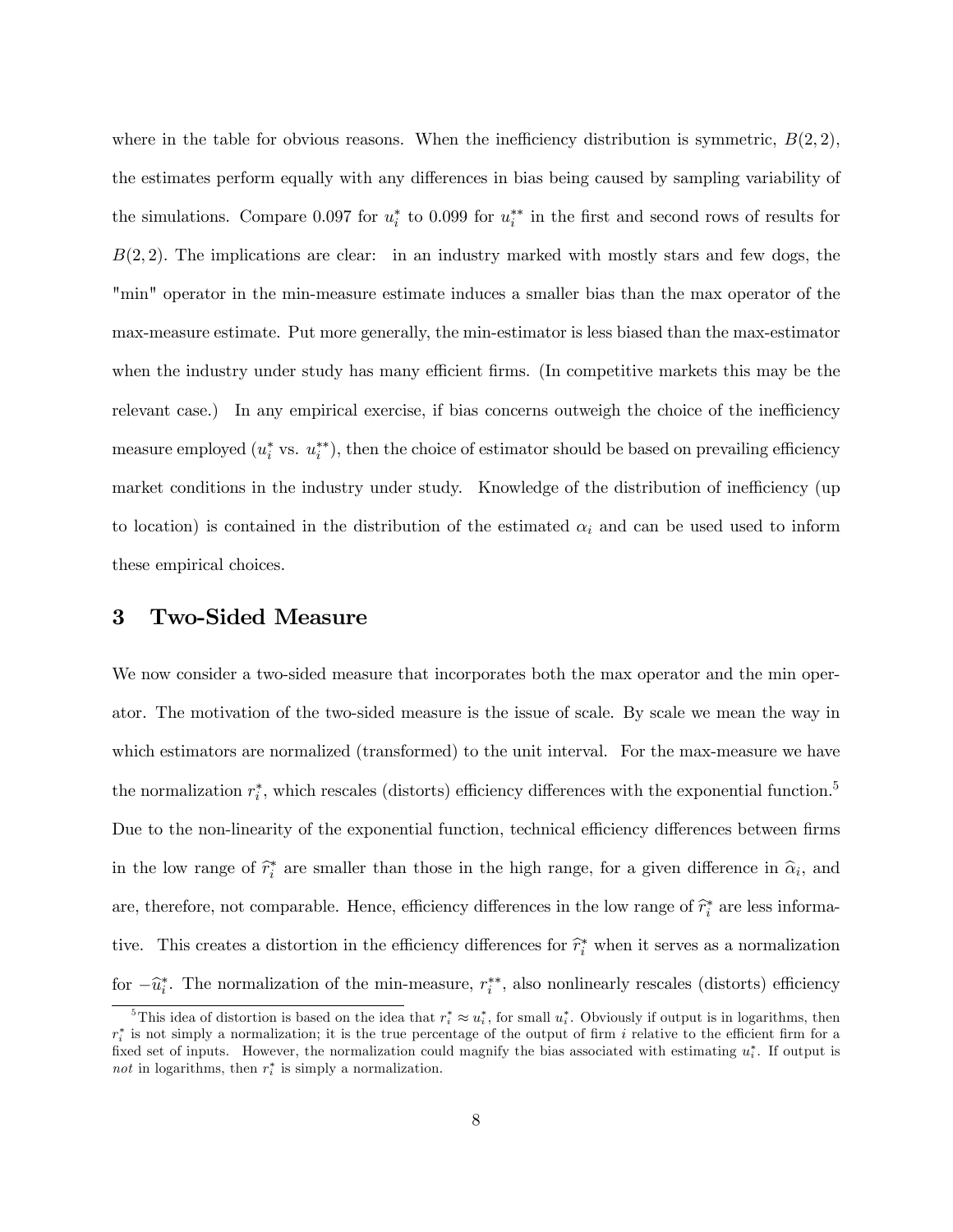differences.

An alternative (or complementary) efficiency measure that does not distort efficiency differences yet normalizes efficiency scores on the unit interval is the two-sided:

$$
e_i \equiv \frac{\alpha_i - \min_j \alpha_j}{\max_j \alpha_j - \min_j \alpha_j},
$$

with estimate

$$
\widehat{e}_i \equiv \frac{\widehat{\alpha}_i - \min_j \widehat{\alpha}_j}{\max_j \widehat{\alpha}_j - \min_j \widehat{\alpha}_j}
$$

.

Compared to  $\hat{r}_i^*$  or  $\hat{r}_i^{**}$ , technical efficiency differences  $(\hat{e}_i - \hat{e}_j)$  are not distorted:

$$
\widehat{e}_i - \widehat{e}_j = \frac{\widehat{\alpha}_i - \widehat{\alpha}_j}{\max_j \widehat{\alpha}_j - \min_j \widehat{\alpha}_j}.
$$

Since  $\hat{\alpha}_i$  is a consistent estimator in T for  $\alpha - u_i$ , then the difference  $\hat{e}_i - \hat{e}_j$  is consistent for  $-u_i - (-u_j)$ . Since the denominator is constant for each pair of firms, efficiency differences have the same scale across the sample.

To demonstrate the distortion induced by  $\hat{r}_i^*$  or  $\hat{r}_i^**$  relative to  $\hat{e}_i$  we again consider a beta distribution for technical inefficiency. By considering different levels of skew, we are considering different levels of efficiency differences between ranked sample realizations at the high and low ends of the rank statistic. For example any ranked sample from the  $B(8, 2)$  or  $B(2, 8)$  distributions will have larger differences at one end of the rank statistic and smaller differences at the other (on average). The  $B(2, 2)$  distribution will have symmetrical differences at either end of the ranked sample, because the probability mass is symmetric about the mean. There are many ways that we could illustrate these differences and the distortions created by normalization to the unit interval. One way would be to use the distribution of  $u_i$  to calculate the theoretical distributions of the transformations  $r_i^*$ ,  $r_i^{**}$  and  $e_i$ . Then the distortions could be compared simply by comparing plots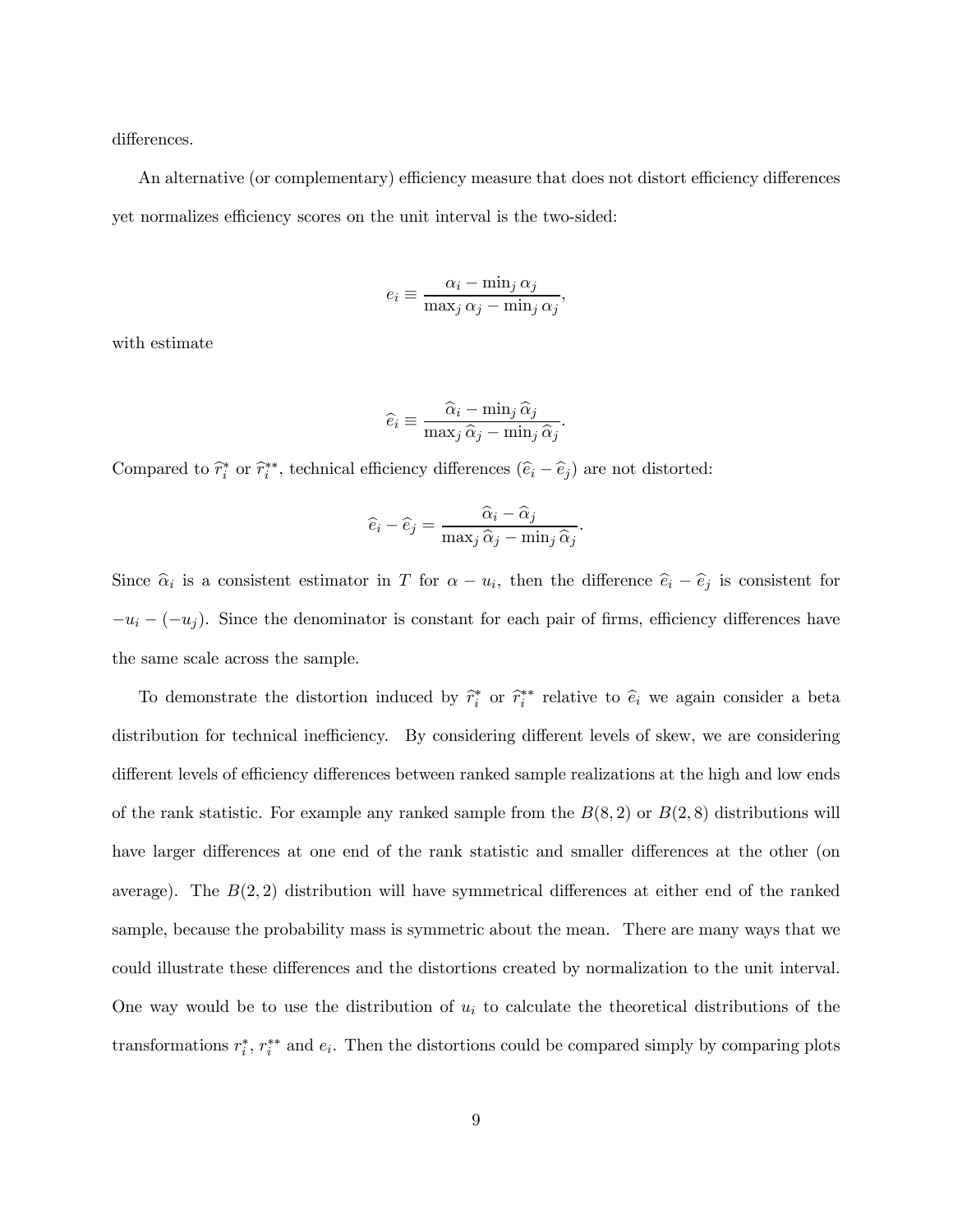of the distributions. However, rather than calculate these distributions (a not trivial task), we simulate and estimate them using kernel techniques.

We simulate each beta distribution with  $100,000$  draws of  $u_i$ . With this many draws the maximal draw is arbitrarily close to 1 and the minimal draw is arbitrarily close to 0, so "uncertainty" over the population maximum and minimum is essentially zero, and any "bias" caused by this uncertainty is mitigated. Our purpose is to get a fairly accurate picture of the distribution and not to understand the effects of sampling variability on efficiency estimation, which we investigated in the last section. We estimate the distributions of  $u_i$ ,  $r_i^*$ ,  $r_i^{**}$  and  $e_i$  using the Gaussian kernel and an arbitrarily selected bandwidth of 0.1. The estimated distributions are in Figures 2a-c for  $u_i \sim B(8, 2)$ ,  $u_i \sim B(2,8)$ , and  $u_i \sim B(2,2)$ , respectively. Obviously, the density estimates are only approximate at the boundaries (there is no boundary bias correction). However, this is fine for the purposes of scale comparisons. Beginning with panel  $a$  in Figure 2, we see that when the distribution of  $u_i$  (thick dashed line) is "mostly dogs", the estimated distribution of the max-measure estimate,  $r_i^*$ , is fairly close to that of  $u_i$ , while that of the min-measure,  $r_i^{**}$ , is not. In this case the scale distortion of the max-measure is small relative to that of the min-measure. Also, the two-sided measure,  $e_i$ , is comparable to the max-measure in terms of scale distortion. The two-sided measure over-scales in the center of the distribution while the max-measure over-scales in the right tail of the distribution. This makes sense as the two-sided measure is (in some sense) a "middle ground" between the max-measure and the min-measure. The min-measure,  $r_i^{**}$ , clearly over-scales in the left tail of the distribution. Of course things are reversed in the "mostly stars" case of  $u_i \sim B(2,8)$ , contained in panel  $b$  of Figure 2. Here the min-measure outperforms the max-measure in terms of scale preservation. Again, the two-sided measure also preserves scale fairly well and is comparable to the min-measure. In panel c we see that the distribution of the two-sided measure,  $e_i$ , is nearly identical to the distribution of  $u_i$  (thick dashed line), while the max- and min-measures exhibit large scale distortions. (Again, the reader is reminded that these are merely kernel density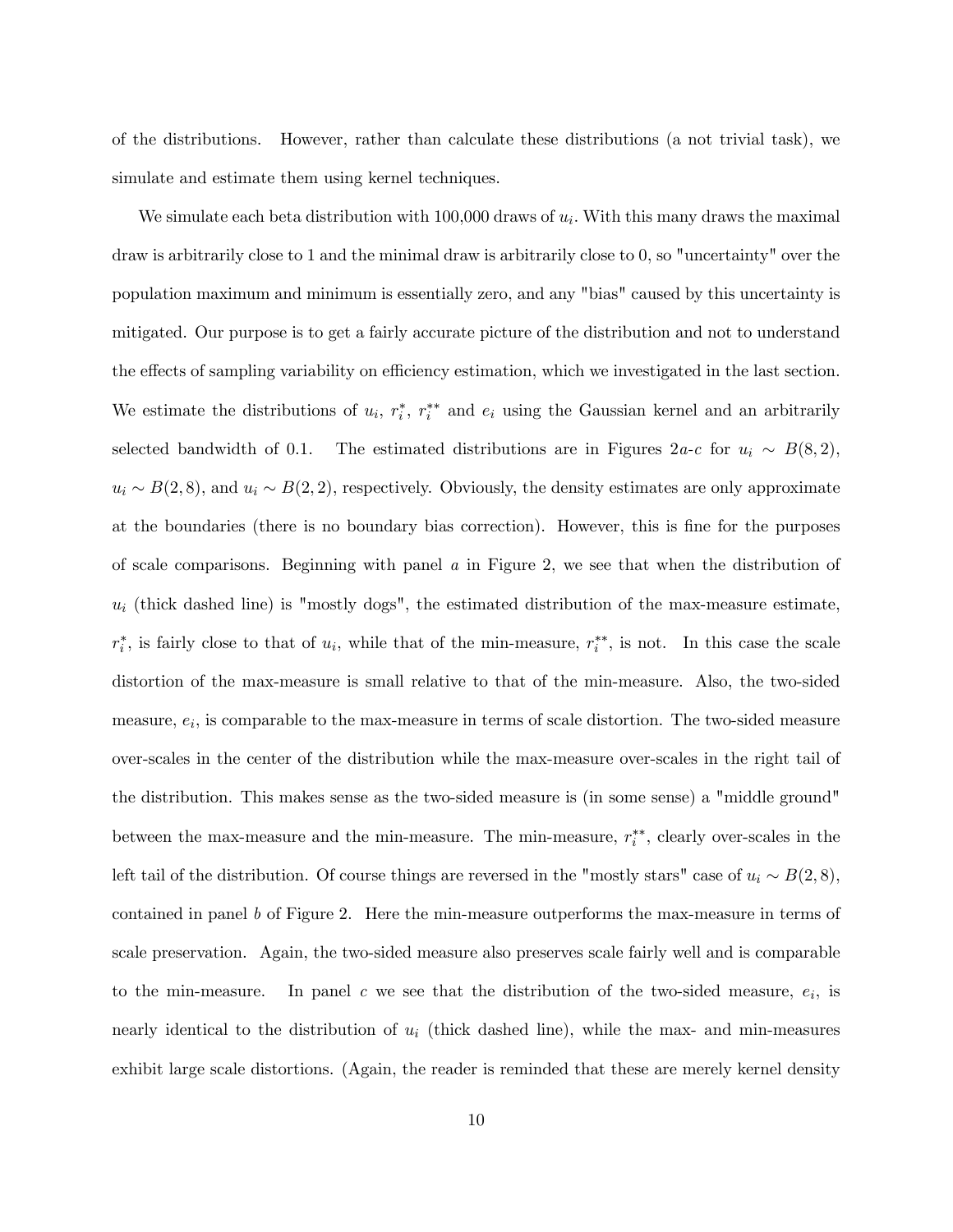estimates with no end-point correction.) This is not surprising, given the way the two-sided measure is constructed, but the point should be clear on its usefulness when scale preservation of efficiency scores is important. Regardless of the skewness of the inefficiency distribution, the two-sided measure reliably preserves scale (or differences in the rank statistic), while the performance of the max- and min-measures is a function of the distributional skewness.

For completeness we now examine the bias of the two-sided measure with a brief simulation study. The simulated bias results for the estimator  $\hat{e}_i$  in Table 2 use the same parameterizations as the bias results of Table 1. Unlike the  $\hat{u}_i^*$  and  $\hat{u}_i^{**}$  estimates, the bias results for  $\hat{e}_i$  are firm specific, so average biased across firms are reported. A few results are noteworthy. First, the direction of the bias is a function of the skewness of the efficiency distribution. For  $u \sim B(8, 2)$ (mostly dogs) the bias is positive, for  $u \sim B(2,8)$  (mostly stars) the bias is negative, and for  $u \sim B(2, 2)$  (few stars or dogs) the bias is close to zero. This may suggest that for efficiency distributions with centralized mass or symmetric efficiency distributions, the two sided estimator is the appropriate choice.<sup>6</sup> Indeed, in the symmetric case, the average bias for the two-sided measure is always smaller in absolute value than the biases in the one-sided measures in Table 1. (For these different measures bias comparisons of estimates are not entirely meaningless, because all three measures are essentially unitless percentages.) Second, bias is (not surprisingly) increasing in N and decreasing in  $\gamma$  for all levels of skewness.

### 4 Confidence Intervals

Per Schmidt and Sickles (1984),  $\hat{\beta}$  converges to  $\beta$  for large N or T, while  $\hat{\alpha}_i$  converges to  $\alpha_i$  for large T only. Therefore, when T is small (the usual panel case) asymptotic approximations for confidence intervals on functions of  $\alpha_i$  are inappropriate, and a bootstrap method should be employed. See Kim, Kim and Schmidt (2007) for a detailed survey of methods for bootstrap confidence intervals

 $6$ Again this may not be a "choice" per se, but the two-sided measure may simply be a conveniant way to report efficiency scores,  $u_i$ .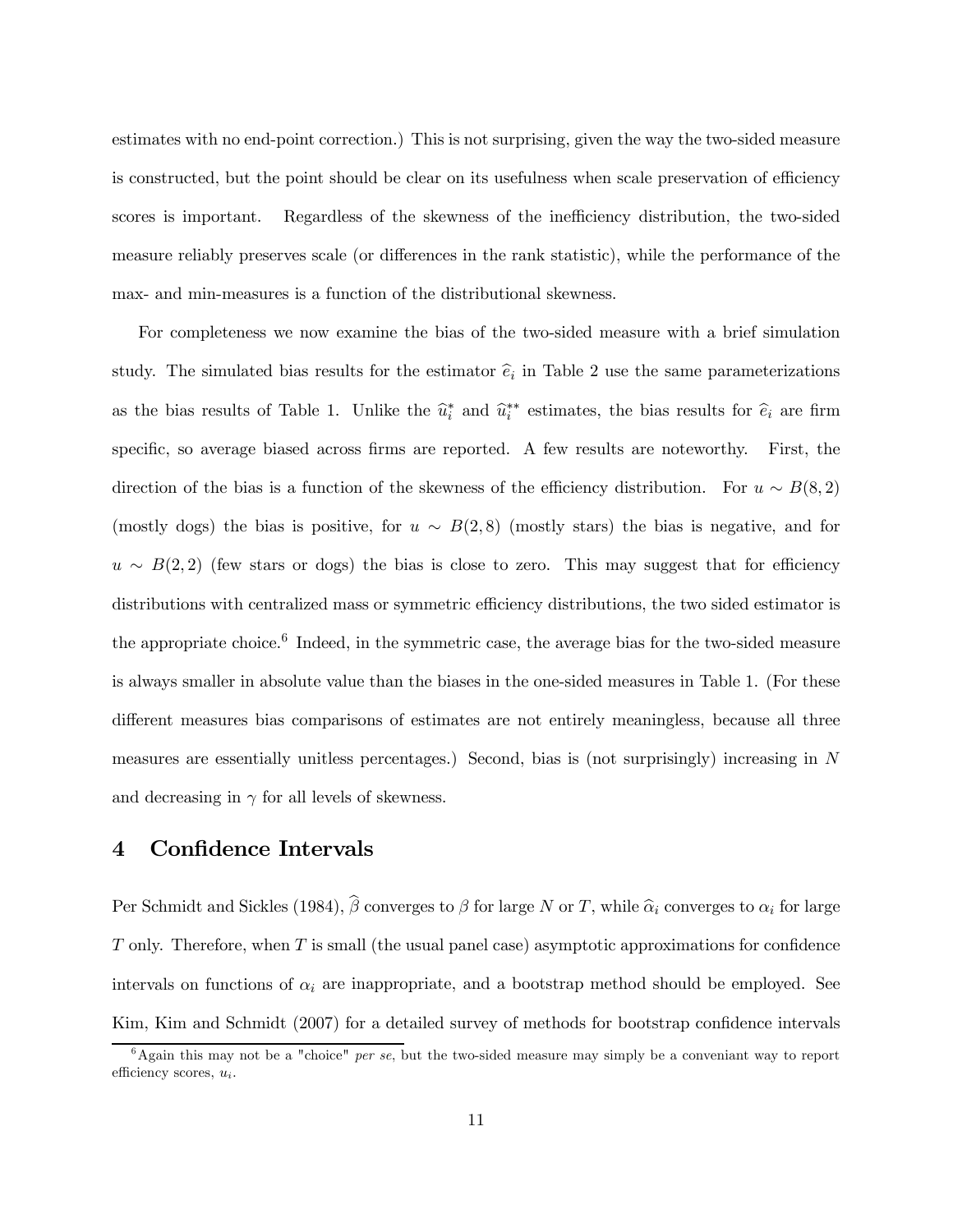on technical efficiency and a comprehensive simulation of the coverage rates and confidence interval widths of a variety of bootstrap techniques. Our purpose here is two-fold. First, we would like to replicate the salient features of the Kim, Kim and Schmidt (KKS) confidence interval simulations, while experimenting with the skewness of the technical inefficiency distributions using our three parameterizations of the beta distribution. Second (and simultaneously), we extend the simulations to include our min-measure and the two-sided measure. Again, all the estimates considered are for different measures and cannot be consider direct substitutes, but it is useful to empiricists to know which measures are better in a statistical sense when information on the skew of the efficiency distribution is known or can be approximated from the fixed-effects estimates. For simplicity the underlying data generation mechanism for our confidence intervals is identical to that of our bias analysis of section 2. Our overall finding is that the bias associated with max and min operators erodes the coverage rates of the bootstrap confidence intervals, so the relationship between coverage rates and distributional skewness is similar to that between bias and skewness.

The KKS simulation study considers both *direct* bootstrap confidence intervals from the distribution of  $\hat{\tau}_i^*$  and *indirect* bootstrap confidence intervals from the distribution of  $\hat{u}_i^*$ , which are transformed to confidence intervals on  $r_i^*$ . When the indirect and direct confidence intervals are the same, the interval is said to be transformation-respecting (Efron and Tibshirani 1993, p.175). The empirical advantage of transformation-respecting confidence intervals are obvious: the choice of estimator to report (transformed or not transformed) does not affect the coverage probabilities of the intervals. Of all the bootstrap intervals considered by KKS, only the percentile bootstrap (percentile) is transformation respecting. However, the bias-corrected with acceleration  $(BC_a)$  intervals are approximately transformation-respecting (KKS, p.169). They find that the bias-corrected percentile (BC percentile) intervals are generally not transformation-respecting but conclude that they have better coverage rates than the other bootstrap confidence intervals that they consider. They also find that, when the intervals are not transformation-respecting, the indirect method for inter-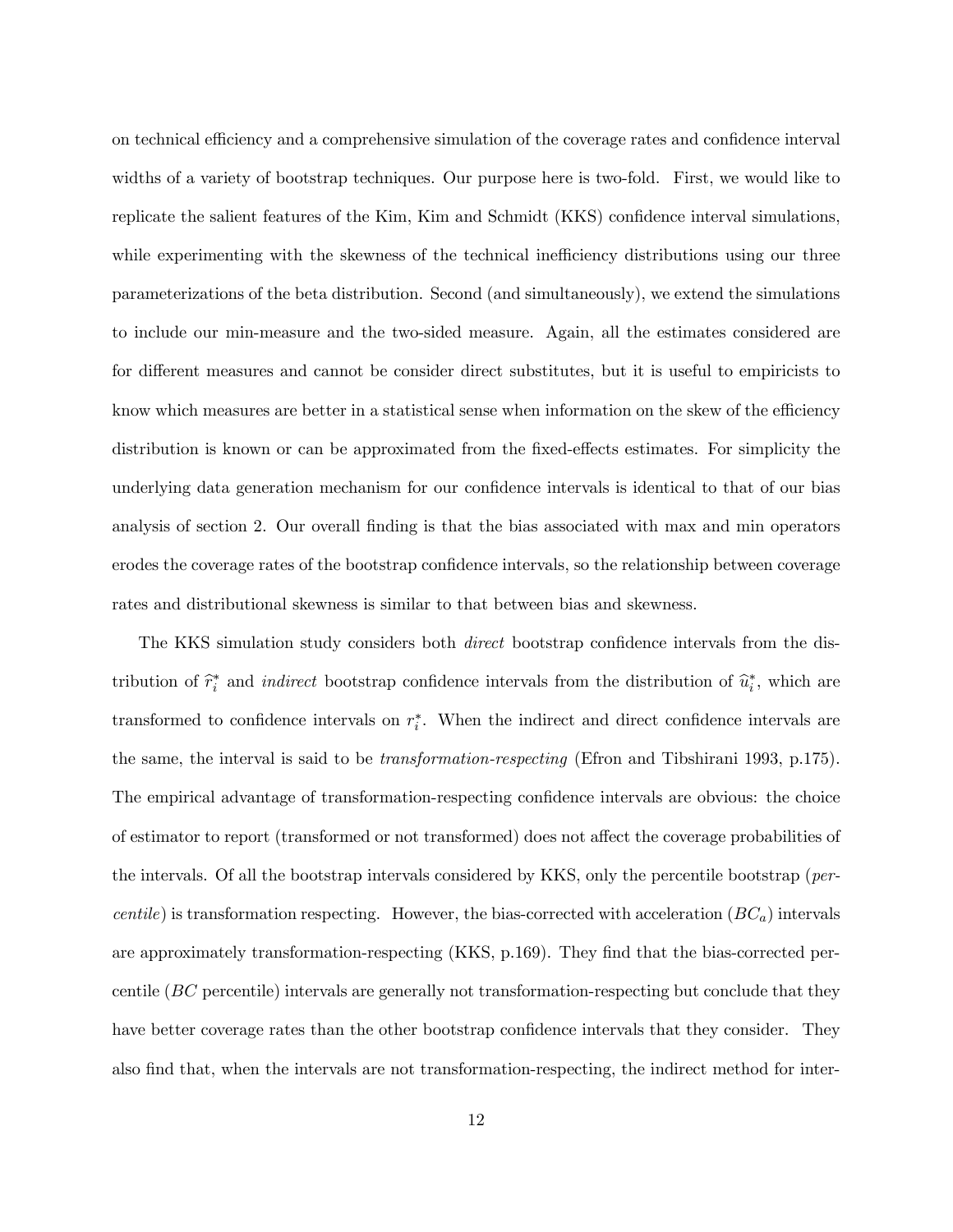val construction on  $\hat{r}_i^*$  has better coverage rates than direct methods. Therefore, in what follows we only consider these three confidence interval construction techniques and only for the indirect method. Our bootstrap confidence interval construction procedures are EXACTLY those of KKS, so we do not detail their procedures here. The reader is referred to the KKS study for details on indirectly constructing percentile, bias-corrected percentile and bias-corrected with acceleration intervals. While our coverage rate results are slightly different than those of KKS, our overall findings are the same: for the indirect method, the bootstrap BC percentile intervals (Simar and Wilson, 1998) are generally better in terms of coverage rates than either the percentile or the  $BC_a$ intervals.<sup>7</sup>

Coverage results for the percentile and the two bias-corrected bootstraps for  $r_i^*$  and for  $r_i^{**}$  using the indirect method are reported in Table 3 . Here the nominal coverage rate is 0.90. Generally speaking, the BC percentile coverage rates appear to be best for all scenarios considered. (This is the general finding of the KKS study.) When the distribution of inefficiency is symmetric,  $B(2, 2)$ , the coverage rates and interval widths for the  $r_i^*$  and for  $r_i^{**}$  measures are identical up to sampling variability for all the bootstrap techniques. This corresponds to the case where the biases of the two measures are the same (few stars, few dogs). This is particularly clear when the signal to noise ratio (sampling variability) is large (small). Not surprisingly the coverage rates are always decreasing in  $N$ , as uncertainty over the best or worst firms in the sample is increasing (as is bias). Coverage rates are uniformly better for  $r_i^*$  when inefficiency is distributed  $B(8, 2)$  and better for  $r_i^{**}$  when inefficiency is distributed  $B(2,8)$ . For example, when  $N = 100$ ,  $\gamma = 0.1$ , and  $B(8,2)$ the BC percentile coverage rate for  $r_i^*$  and  $r_i^{**}$  are 0.826 and 0.760 in Table 3. However, when inefficiency is distributed  $B(2, 8)$  the respective coverage rate are 0.750 and 0.821. Again these results are driven by the relative level of bias of the two estimates under the different inefficiency

 ${}^{7}$ A referee also pointed out that the distributions of interest for construction of the bootstrap confidence intervals are invariant to the true values of the model parameters  $\alpha$  and  $\beta$ .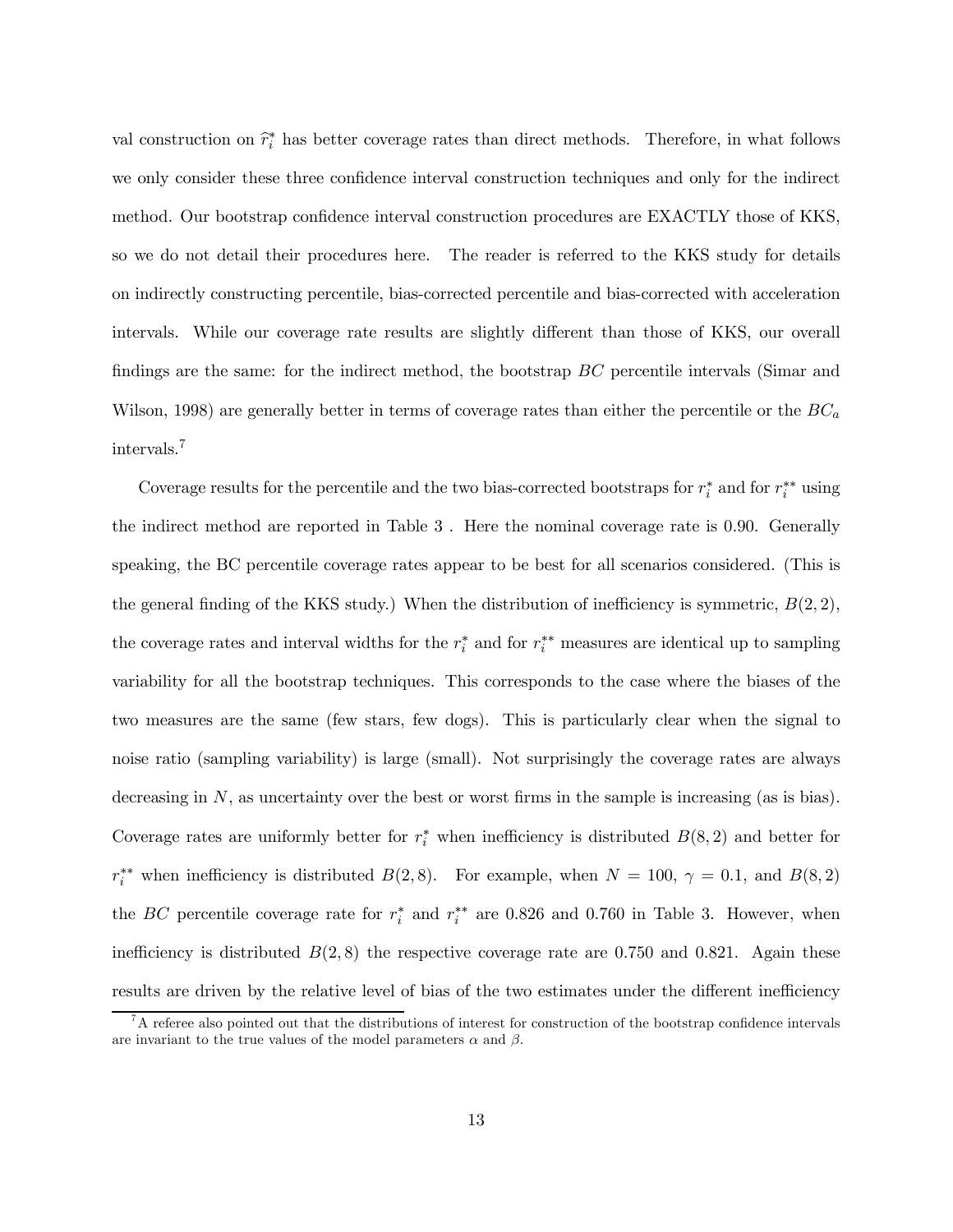regimes (mostly stars or mostly dogs). In terms of the different interval construction techniques, it appears that both bias-corrected techniques have coverage rates of about 0.7-0.8 regardless of the skew of the distribution, the size of  $N$ , or the signal to noise ratio (except in the noisiest cases). The uncorrected percentile bootstrap intervals do surprisingly well relative to the bias-corrected intervals except in the noisiest cases (large N and small  $\gamma$ ). For example, for  $N = 100$ ,  $\gamma = 0.1$ , and  $B(2, 2)$  the percentile coverages for  $r_i^*$  and  $r_i^{**}$  are 0.359 and 0.349, respectively. However, even then the bias-corrected intervals are not very impressive. For example, the  $BC_a$  intervals are 0.624 and 0.611, respectively in this case. The worst coverage probability is the uncorrected percentile bootstrap in the noisiest case  $(N = 100, \gamma = 0.1)$  for  $r_i^{**}$  and  $B(8, 2)$ . In this case, the coverage rate is only 0.254.

For completeness the bootstrap confidence intervals for the two-sided measure,  $e_i$ , are provided in Table 4. Notice that the coverage rates for this measure are fairly stable across the different technical inefficiency distributions. For example, in the least noisy setting  $(N = 10, \gamma = 0.9)$  the coverage rates for the  $BC_a$  intervals are 0.847, 0.854 and 0.851 for  $B(8, 2)$ ,  $B(2, 2)$  and  $B(2, 8)$ , respectively. The interval widths are also about the same. Again, this is due to the fact that scale distortion is minimal for the two-sided measure across the different levels of skew. Also, the uncorrected percentile bootstrap has generally higher coverage rates than the bias-corrected intervals, and in the least noisy cases it comes very close to achieving the nominal coverage rate of 0.90. While the measures in this study are all different, it is interesting to note that, when inefficiency is distributed  $B(2, 2)$ , the coverage probabilities on the two-sided measure (Table 4) are uniformly higher than those of the one-sided measures (Table 3). This illustrates the effects of scale distortions of the exponential transformations of the  $u_i^*$  and  $u_i^{**}$  when the distribution is symmetric. This is depicted in panel  $c$  of Figure 2.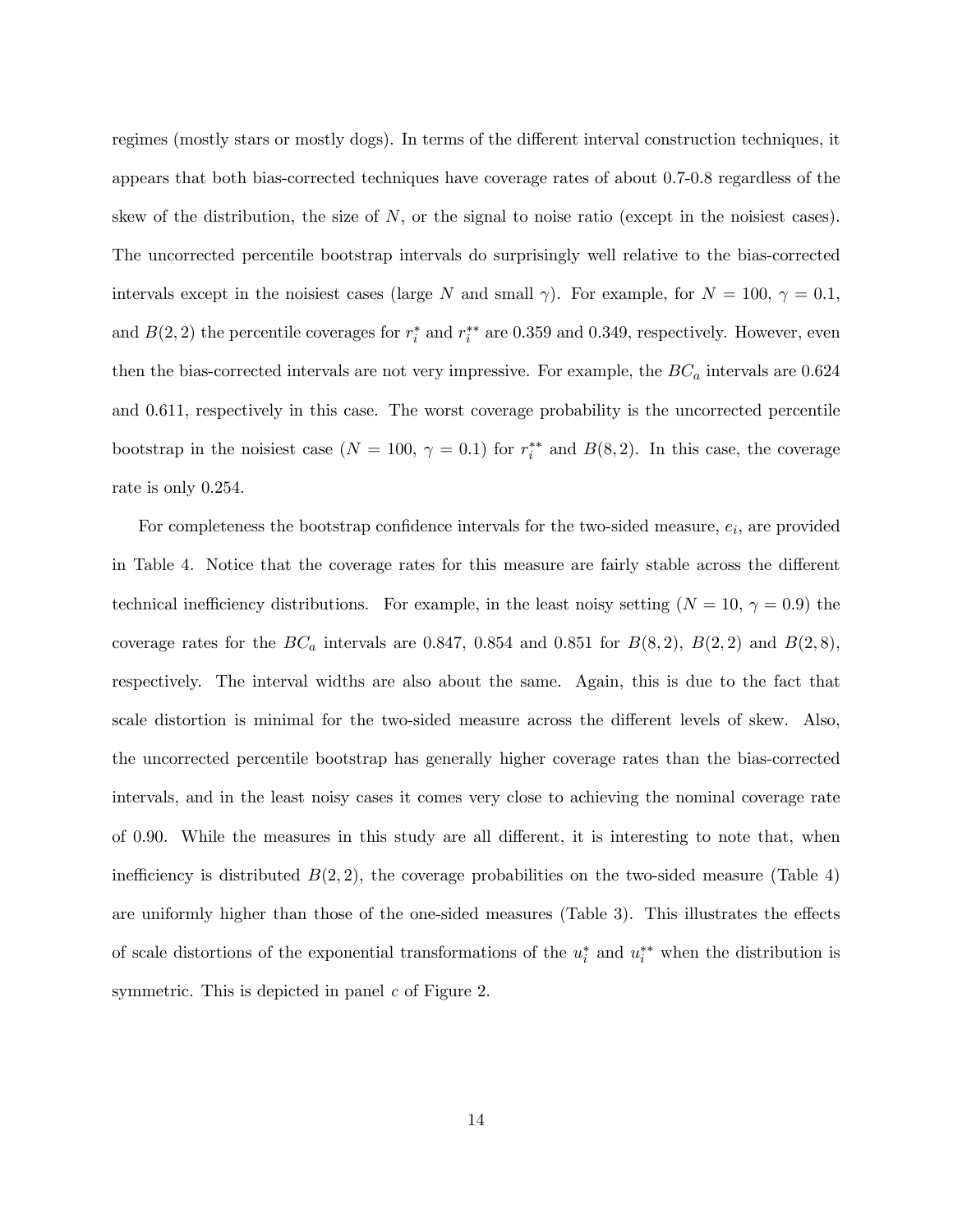### 5 Rice Farm Application

The quintessential example of large  $N$  and small  $T$  in the stochastic frontier literature is the Indonesian rice farm data set with  $N = 171$  and  $T = 6$ . This particular data set has been analyzed a number of times, starting with Erwidodo (1990) and, most recently, with Kim, Kim and Schmidt (2007). See Horrace and Schmidt (1996, 2000) for a detailed description. In our example we ignore the issue of bias caused by unidentifiable time-invariant inputs in fixed-effects estimation (Feng and Horrace, 2007). The form of the production function and the parameter estimates are precisely those contained in Horrace and Schmidt (2000), but what is important to know is that output is in logarithms of kilograms of rice. Our purpose is to highlight the different efficiency measures considered. The distribution of the  $\hat{\alpha}_i$  in Figure 3 is produced using the ksdensity(x) command in MATLAB and a Gaussian kernel. It has a normalized positive skewness of 0.4740. Therefore, the distribution of the  $\hat{u}_i^*$  (up to location) is its mirror image and has a skewness of -0.4740. However, the distribution in Figure 3 is actually quite symmetric (except for a small wiggle in the right tail). Table 5 presents efficiency estimates for 7 of the rice farms. These are the ranked by  $\hat{\alpha}_i$ and correspond to the 2 best farms, the 75%ile farm, the median farm, the 25%ile farm and the two worst farms. Each entry in the last three columns contains the estimate and the indirect 90% bias-corrected percentile confidence interval based on 999 bootstrap replications.

In any empirical exercise a discussion of potential bias is difficult. However, given our simulation results and the fact that the distribution of the  $\hat{\alpha}_i$  is nearly symmetric (or  $u_i^*$  have slight negative skewness), perhaps the two-sided measure (or traditional measure) will have a less biased estimate than that of the the measure relative to the least efficient farm  $r_i^{**}$ . Even though the measures are different, they are all unitless, so their biases will be unitless and, perhaps, comparisons are not entirely unreasonable. However, for this particular data set the efficiency measures are quite imprecise, judging from the confidence intervals. This is particularly telling, when one considers the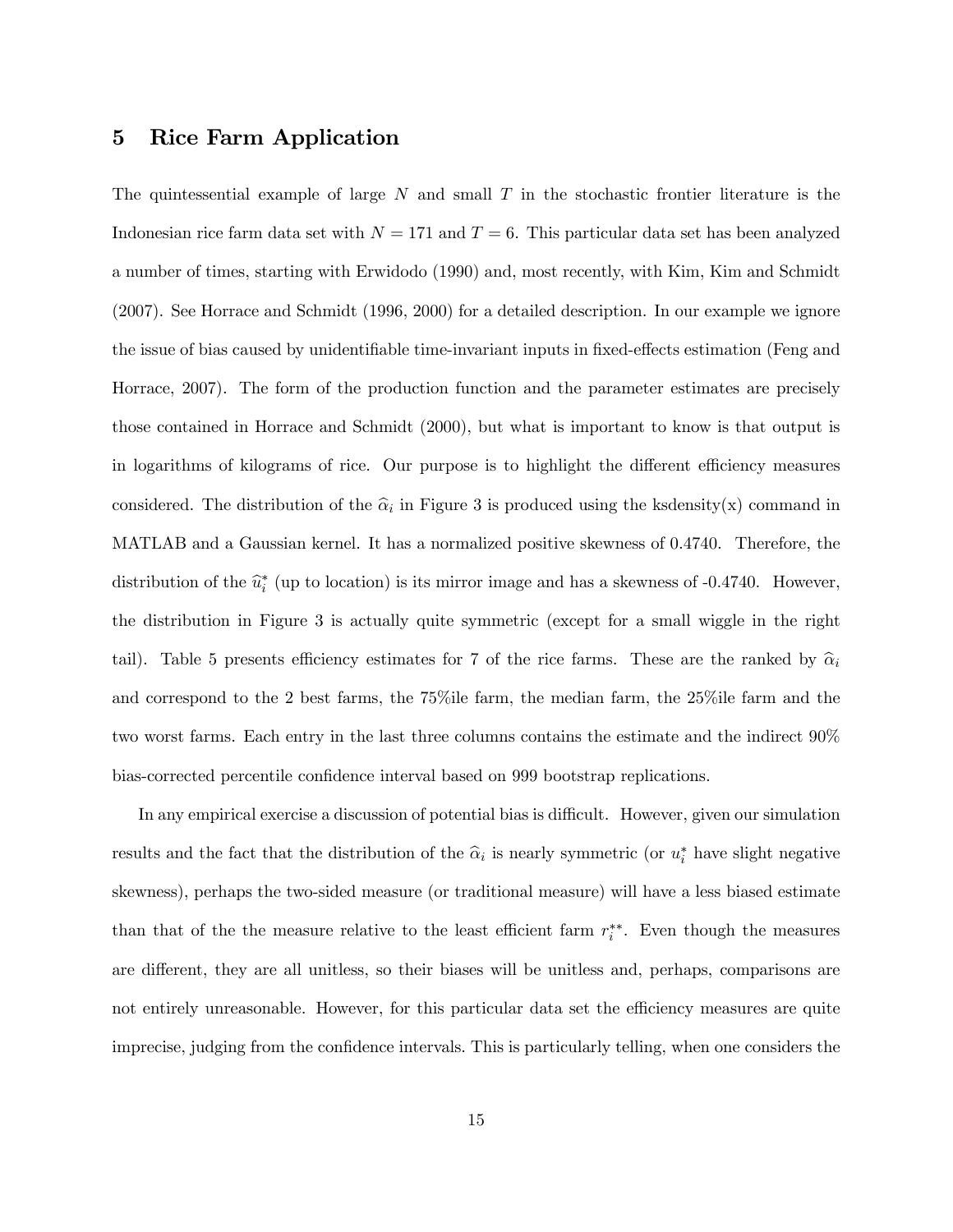poor coverage rates of the bootstrap confidence intervals that arose in our (and KKS's) simulation study. The implication being that the confidence intervals in Table 5 may only achieve 70-80% coverage rates, even after bias correction.

We now discuss scale considerations. The difference in the  $\hat{\alpha}_i$  of the two best farms is 0.070 logpoints. For the measure  $r_i^*$  we see that the second-best farm has technical efficiency 6.8 percentage points below the best farm (1.000-0.932), a good approximation for the log-point difference in the  $\hat{\alpha}_i$ . Ceteris paribus, efficiency differences suggest that the second-best farm will produce 6.8% fewer kilograms of rice (0.070 fewer log-points of rice) than the best farm. For  $r_i^{**}$  we see that the second-best farm is 27 percentage points below the best, so its approximation for the the log-point difference in the  $\hat{\alpha}_i$  is poor at this end of the order statistic (where  $\overline{u} - u_i$  is large). Things are reversed at the other end of the order statistic. The log-point difference in the  $\hat{\alpha}_i$  for the two worst firms is approximated well by  $r_i^*$  and poorly by  $r_i^*$ . By definition the two-sided measure,  $e_i$ , will always approximate these differences well, particularly at the ends of the order statistic. All three measures approximate the log-point differences less precisely in the middle of the order statistic, but it is clear what the two-sided measure is doing: it is a middle ground between the two exponential measures. For the median farm  $r_i^* = 0.544$ ,  $r_i^{**} = 0.340$  and  $e_i = 0.413$ . Hence, for reporting purposes, the two-sided measure is a simple log-point normalization that facilitates discussion of relative efficiency over the entire range of the order statistic and that approximates well the percentage change of output  $(r_i^*$  and  $r_i^{**}$ ) at both ends of the order statistic.

### 6 Conclusions

The goal of this research is to consider the performance of various technical efficiency measures under different skewness of the distribution of technical inefficiency. We find that the traditional onesided estimate relative to the sample maximum,  $\hat{r}_i^*$ , performs best in terms of bias and confidence interval coverage rates when the distribution of inefficiency consists of "few stars, mostly dogs." In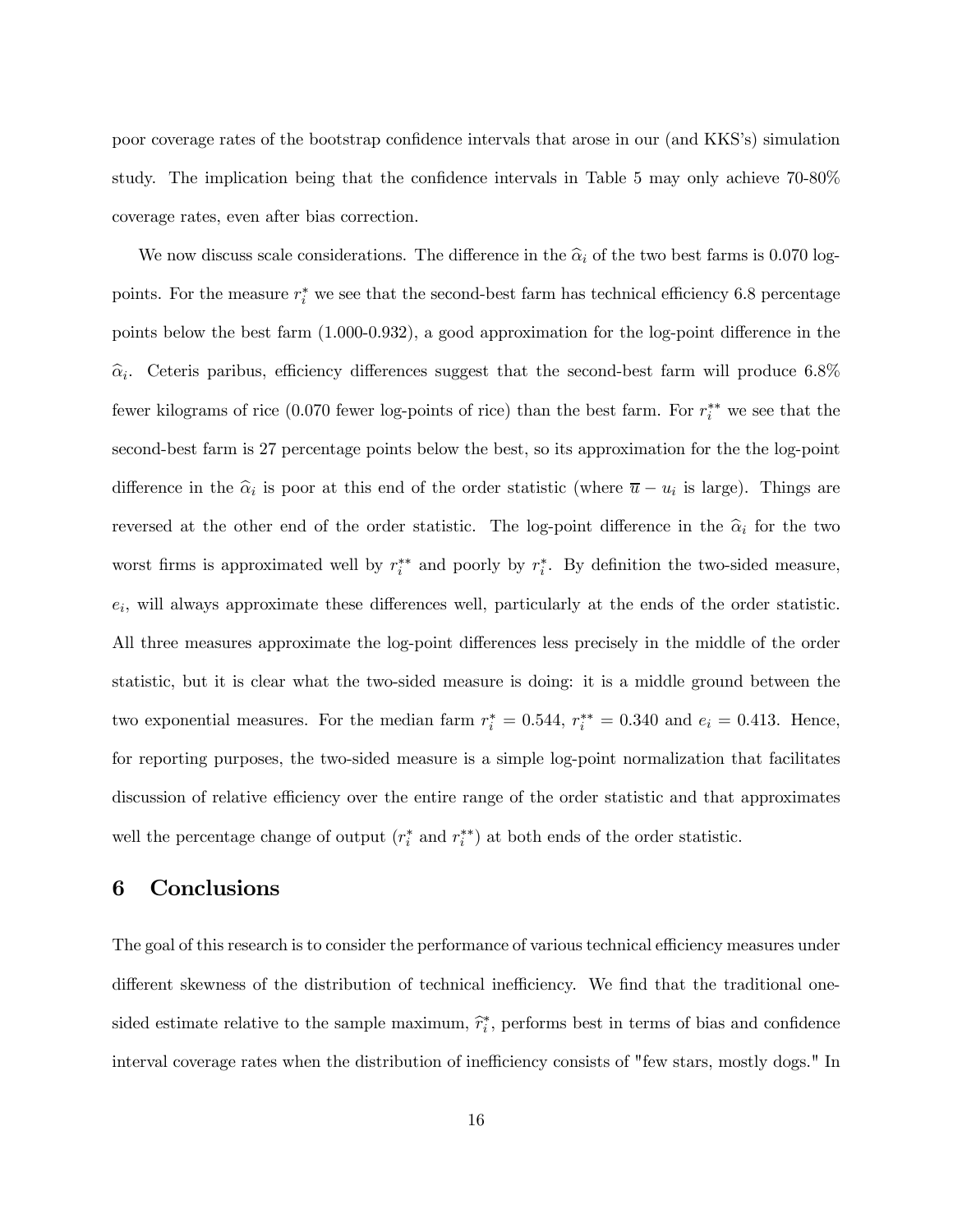highly competitive markets where inefficient firms are rare, estimators of the traditional measure may not be reliable (large bias and poor interval coverage). On the other hand, estimators of the traditional measure may be reliable in markets where competitive forces are weak, and this may be the empirically relevant case for efficiency measurement in general. That is, estimating technical efficiency may only be meaningful in markets or industries where is might already exist to a great extent (like utility industries, where capital barriers to entry limit competitive forces). The proposed min-measure,  $\hat{r}_i^{**}$ , has small bias and better confidence interval coverage when the inefficiency distribution has "mostly stars, few dogs, which may correspond to highly competitive industries. The majority of economic theory would suggest that this corresponds to the more frequently encountered case. Of course in competitive markets, technical efficiency estimation may be difficult from the start, but that does not diminish the potential importance of the min-meaure. For example, the marginal cost of the least efficient firm in the sample may equal the market price, so a measure relative to the least efficient firm in the industry may be useful. Estimates of the two-sided measure,  $e_i$ , are particularly appealing when the distribution of inefficiency is symmetric and when issues of scale are important. That is, when the magnitude of the differences of the  $u_i^*$  must be preserved, the two-sided measure normalizes scores to the unit intervals without the nonlinear scale distortion induced by the exponent operator.

We reiterate that all the measures are different, so comparisons between the measures are sometimes difficult to interpret. However, this study adds a few new measures to the empiricist's toolbox that may prove useful in the future. Our example suggests that the inefficiency distribution of Indonesian rice farms is fairly symmetric; this suggests that the two-sided estimator may be preferred in terms of bias and confidence interval coverage of the measure. Symmetry aside, the two-sided measure necessarily preserves the scale of the  $\hat{u}_i^*$ , better than the traditional measure in this (or any) particular example.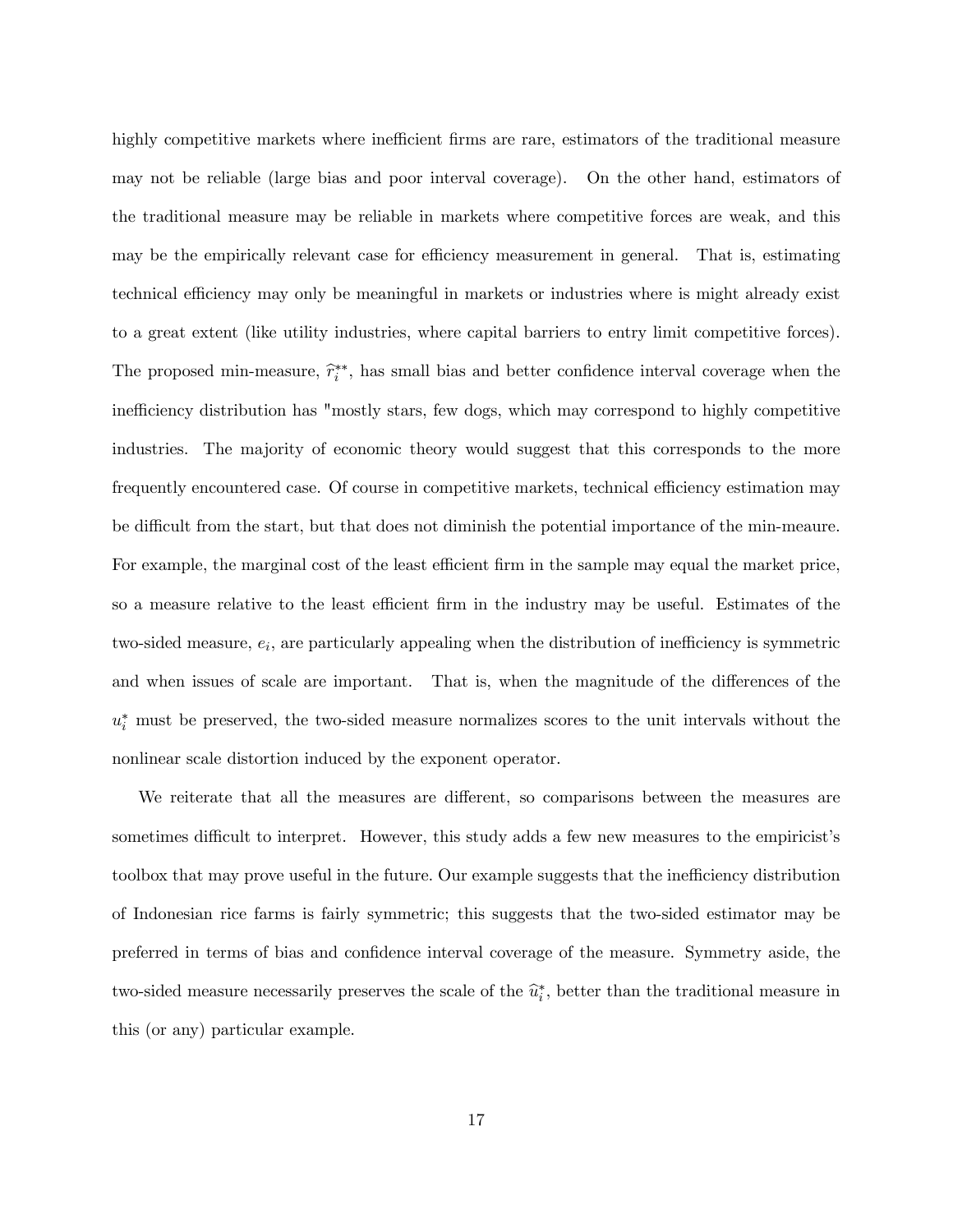### References

- [1] Battese GE, Coelli TJ. 1988. Prediction of firm-level technical efficiencies with a generalized frontier production function and panel data. Journal of Econometrics 38: 387-399.
- [2] Efron B, Tibshirani RJ. 1993. An Introduction to the Bootstrap. Chapman and Hall: New York, NY.
- [3] Entani T, Maeda Y, Tanaka H. 2002. Dual models of interval DEA and its extension to interval data, European Journal of Operational Research 136: 32-45.
- [4] Erwidodo. 1990. Panel data analysis on farm-level efficiency, input demand and output supply of rice farming in West Java, Indonesia. PhD dissertation. Department of Agricultural Economics. Michigan State University.
- [5] Feng Q, Horrace WC. 2007. Fixed-effect Estimation of Technical Efficiency with Time-invariant Dummies. Economics Letters 95: 247-252.
- [6] Hall P, Hardle W, Simar L. 1993. On the inconsistency of bootstrap distribution estimators. Computational Statistics and Data Analysis 16: 11-18.
- [7] Horrace WC, Schmidt P. 1996. Confidence statements for efficiency estimates from stochastic frontier models, Journal of Productivity Analysis, 7, 257-282.
- [8] Horrace WC, Schmidt P. 2000. Multiple comparisons with the best, with economic applications. Journal of Applied Econometrics 15: 1-26.
- [9] Kim M, Kim Y, Schmidt P. 2007. On the accuracy of bootstrap confidence intervals for efficiency levels in stochastic frontier models with panel data. Journal of Productivity Analysis 28: 165—181.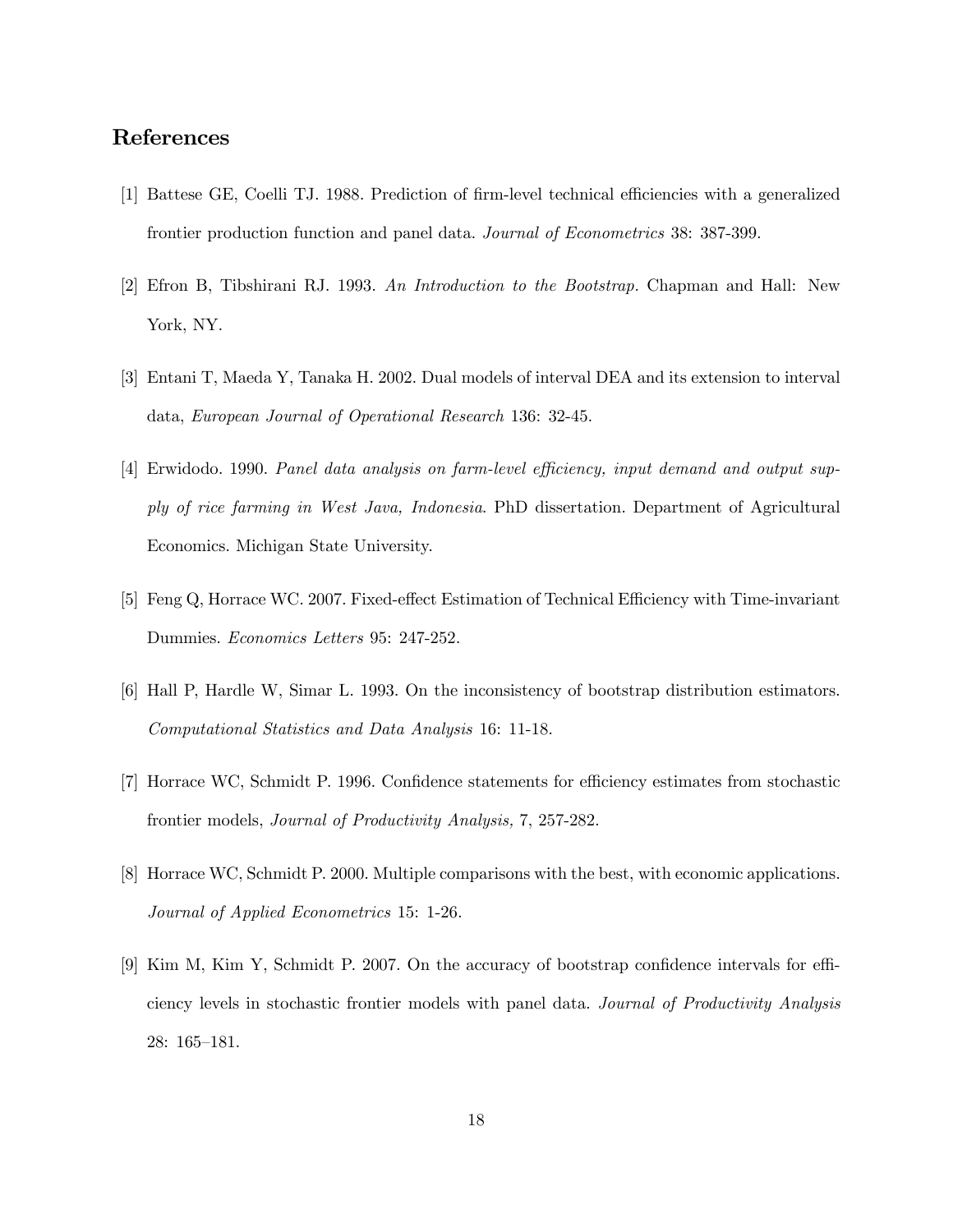- [10] Koop G, Osiewalski J, Steel MFJ. 1997. Bayesian efficiency analysis through individual effects: hospital cost frontiers. Journal of Econometrics 76: 77-105.
- [11] Qian J, Sickles RC. 2008. Stochastic Frontiers with Bounded Inefficiency. Unpublished manuscript. Department of Economics. Rice University.
- [12] Satchachai P, Schmidt P., 2008. Estimates of Technical Inefficiency in the Stochastic Frontier Model with Panel Data: Generalized Panel Jackknife Estimation. Unpublished manyscript. Michigan State University.
- [13] Schmidt P, Sickles RC. 1984. Production frontiers and panel data. Journal of Business and Economic Statistics 2: 367-374.
- [14] Simar L. 1992. Estimating efficiencies from frontier models with panel data: A comparison of parametric, non-parametric and semi-parametric methods with bootstrapping. Journal of Productivity Analysis 3: 171-203.
- [15] Simar L, Wilson P. 1998. Sensitivity of efficiency scores: How to bootstrap in nonparametric frontier models, Management Science 44: 49-61.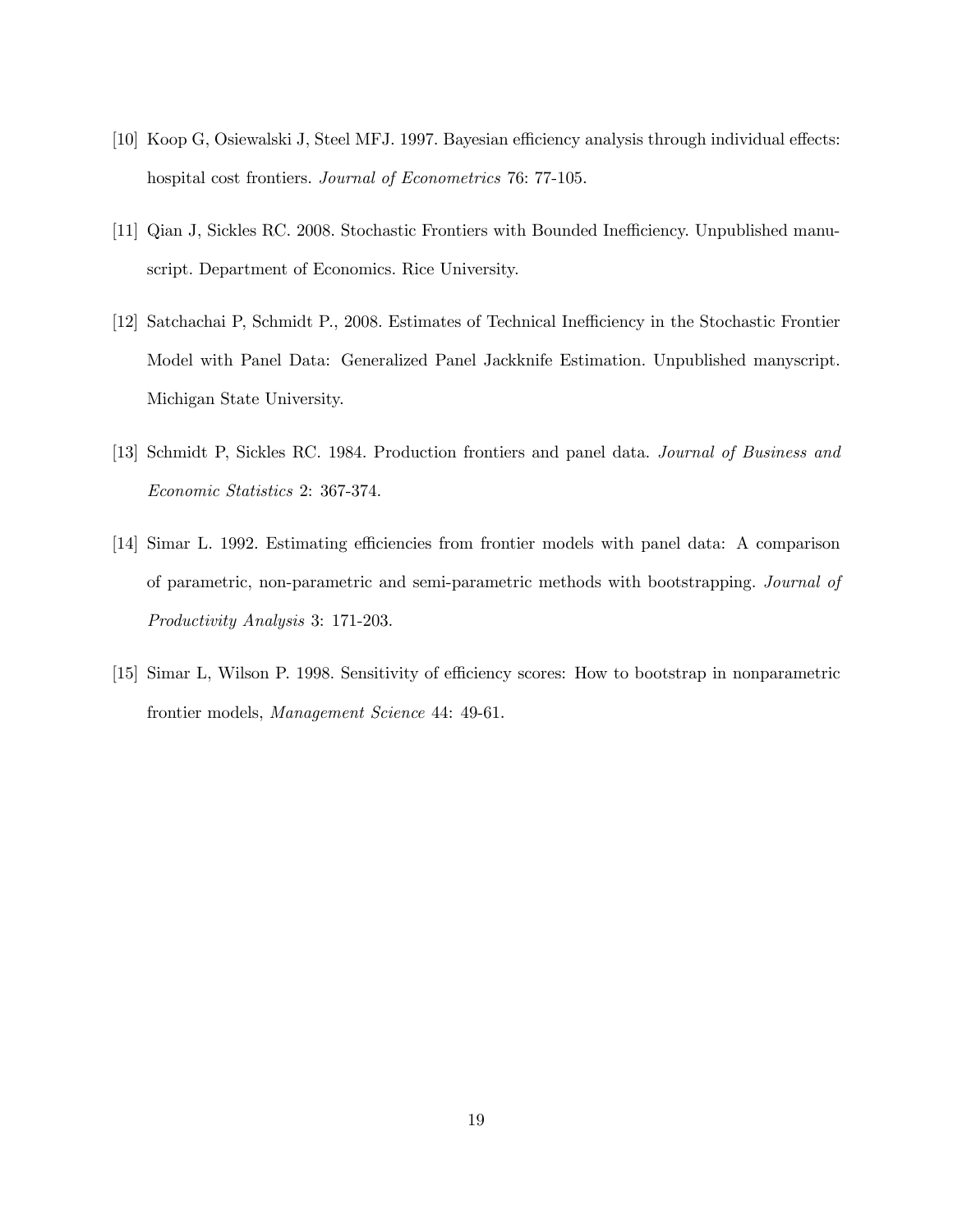|                                  |    |     |                 |        | <b>Bias</b> |        |
|----------------------------------|----|-----|-----------------|--------|-------------|--------|
| Measure                          | T  |     | $\cal N$        | B(8,2) | B(2,2)      | B(2,8) |
| $\overline{u_i^*}$               | 10 | 0.1 | $\overline{10}$ | 0.077  | 0.097       | 0.122  |
| $u_i^{**}$                       |    |     |                 | 0.125  | 0.099       | 0.077  |
| $\frac{1}{u_i^*}$                | 10 | 0.1 | 20              | 0.092  | 0.129       | 0.160  |
| $u_i^{\ast\ast}$                 |    |     |                 | 0.162  | 0.130       | 0.088  |
| $u_i^\ast$                       | 10 | 0.1 | 50              | 0.106  | 0.174       | 0.212  |
| $u_i^{**}$                       |    |     |                 | 0.211  | 0.174       | 0.106  |
| $\overline{u_i^*}$               | 10 | 0.1 | 100             | 0.117  | 0.208       | 0.249  |
| $u_i^{**}$                       |    |     |                 | 0.248  | 0.207       | 0.112  |
|                                  |    |     |                 |        |             |        |
| $u_i^\ast$                       | 10 | 0.5 | 10              | 0.021  | 0.029       | 0.046  |
|                                  |    |     |                 | 0.043  | 0.029       | 0.022  |
| $\frac{u_i^{**}}{u_i^*}$         | 10 | 0.5 | 20              | 0.023  | 0.046       | 0.064  |
| $u_i^{**}$                       |    |     |                 | 0.062  | 0.042       | 0.022  |
|                                  | 10 | 0.5 | 50              | 0.029  | 0.068       | 0.094  |
| $\frac{u_i^*}{u_i^{**}}$         |    |     |                 | 0.094  | 0.065       | 0.028  |
| $\overline{u_i^*}$               | 10 | 0.5 | 100             | 0.029  | 0.087       | 0.120  |
| $u_i^{**}$                       |    |     |                 | 0.119  | 0.085       | 0.031  |
|                                  |    |     |                 |        |             |        |
| $u_i^\ast$                       | 10 | 0.9 | 10              | 0.002  | 0.004       | 0.009  |
| $u_i^{**}$                       |    |     |                 | 0.007  | 0.004       | 0.002  |
|                                  | 10 | 0.9 | 20              | 0.004  | 0.007       | 0.012  |
| $\overline{u_i^*}$<br>$u_i^{**}$ |    |     |                 | 0.011  | 0.006       | 0.004  |
| $u_i^\ast$                       | 10 | 0.9 | 50              | 0.002  | 0.011       | 0.019  |
| $u_i^{\ast\ast}$                 |    |     |                 | 0.019  | 0.013       | 0.003  |
| $\overline{u_i^*}$               | 10 | 0.9 | 100             | 0.005  | 0.017       | 0.026  |
| $u_i^{**}$                       |    |     |                 | 0.026  | 0.016       | 0.004  |

Table 1. Biases of Estimates of the Min- and Max-Measures.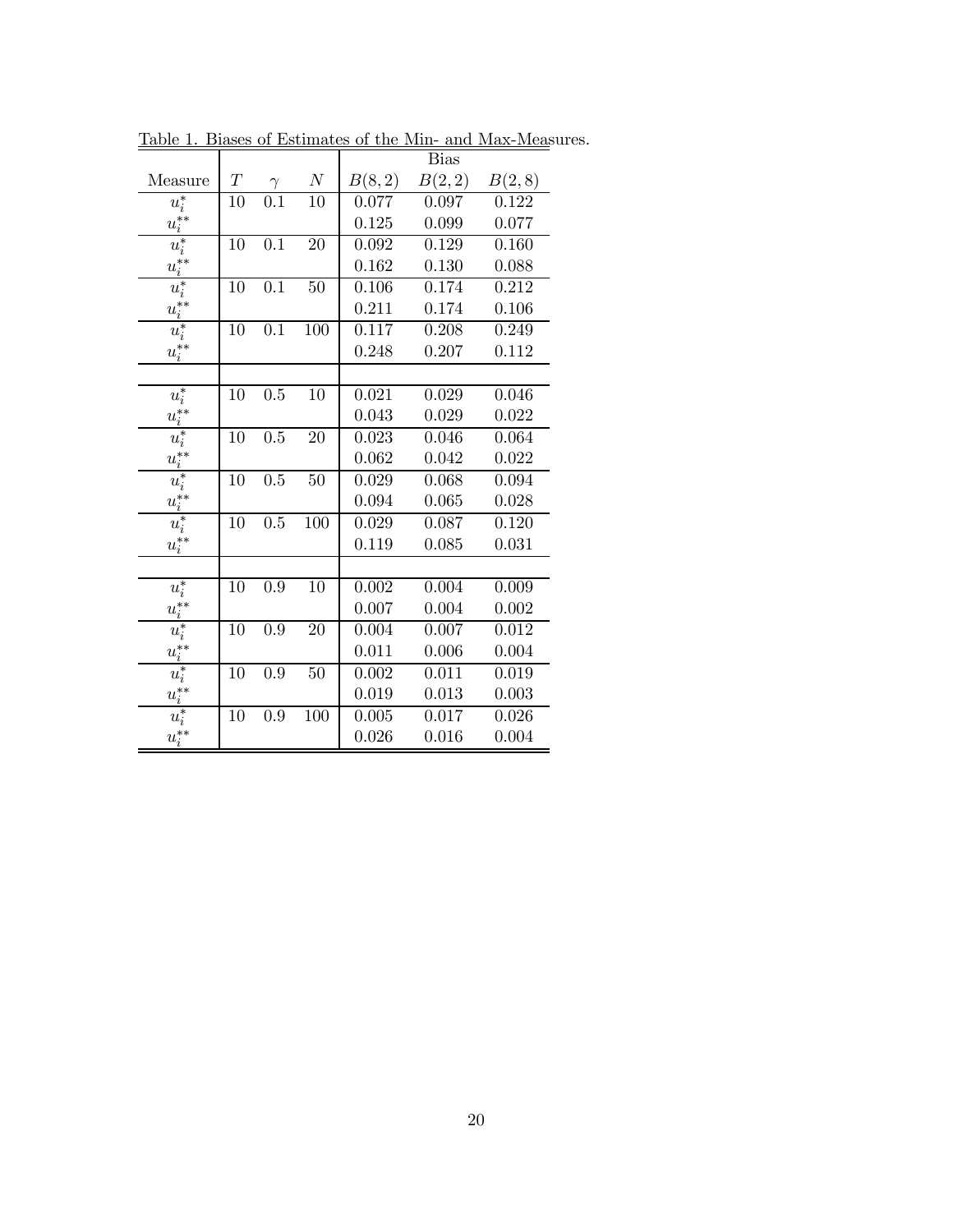| ranic 2.<br>Trendage Dias of the Two-sided Dominate, $c_i$ |    |          |                  |        |              |           |  |  |  |
|------------------------------------------------------------|----|----------|------------------|--------|--------------|-----------|--|--|--|
|                                                            |    |          |                  |        | Average Bias |           |  |  |  |
| Measure                                                    | T  | $\gamma$ | $\boldsymbol{N}$ | B(8,2) | B(2,2)       | B(2,8)    |  |  |  |
| $e_i$                                                      | 10 | 0.1      | 10               | 0.0555 | $-0.0028$    | $-0.0554$ |  |  |  |
|                                                            | 10 | 0.1      | 20               | 0.0725 | 0.0002       | $-0.0743$ |  |  |  |
|                                                            | 10 | 0.1      | $50\,$           | 0.1012 | 0.0012       | $-0.0983$ |  |  |  |
|                                                            | 10 | 0.1      | 100              | 0.1124 | 0.0013       | $-0.1148$ |  |  |  |
|                                                            |    |          |                  |        |              |           |  |  |  |
| $e_i$                                                      | 10 | 0.5      | 10               | 0.0616 | 0.002        | $-0.0153$ |  |  |  |
|                                                            | 10 | 0.5      | 20               | 0.0220 | $-0.006$     | $-0.0241$ |  |  |  |
|                                                            | 10 | 0.5      | $50\,$           | 0.0314 | 0.0014       | $-0.0300$ |  |  |  |
|                                                            | 10 | 0.5      | 100              | 0.0381 | 0.0013       | $-0.0374$ |  |  |  |
|                                                            |    |          |                  |        |              |           |  |  |  |
| $e_i$                                                      | 10 | 0.9      | 10               | 0.0027 | $-0.0009$    | $-0.0025$ |  |  |  |
|                                                            | 10 | 0.9      | 20               | 0.0025 | 0.0008       | $-0.0029$ |  |  |  |
|                                                            | 10 | 0.9      | 50               | 0.0055 | $-0.0006$    | $-0.0051$ |  |  |  |
|                                                            | 10 | 0.9      | 100              | 0.0068 | 0.0004       | $-0.0069$ |  |  |  |

Table 2. Average Bias of the Two-sided Estimate,  $\hat{e}_i$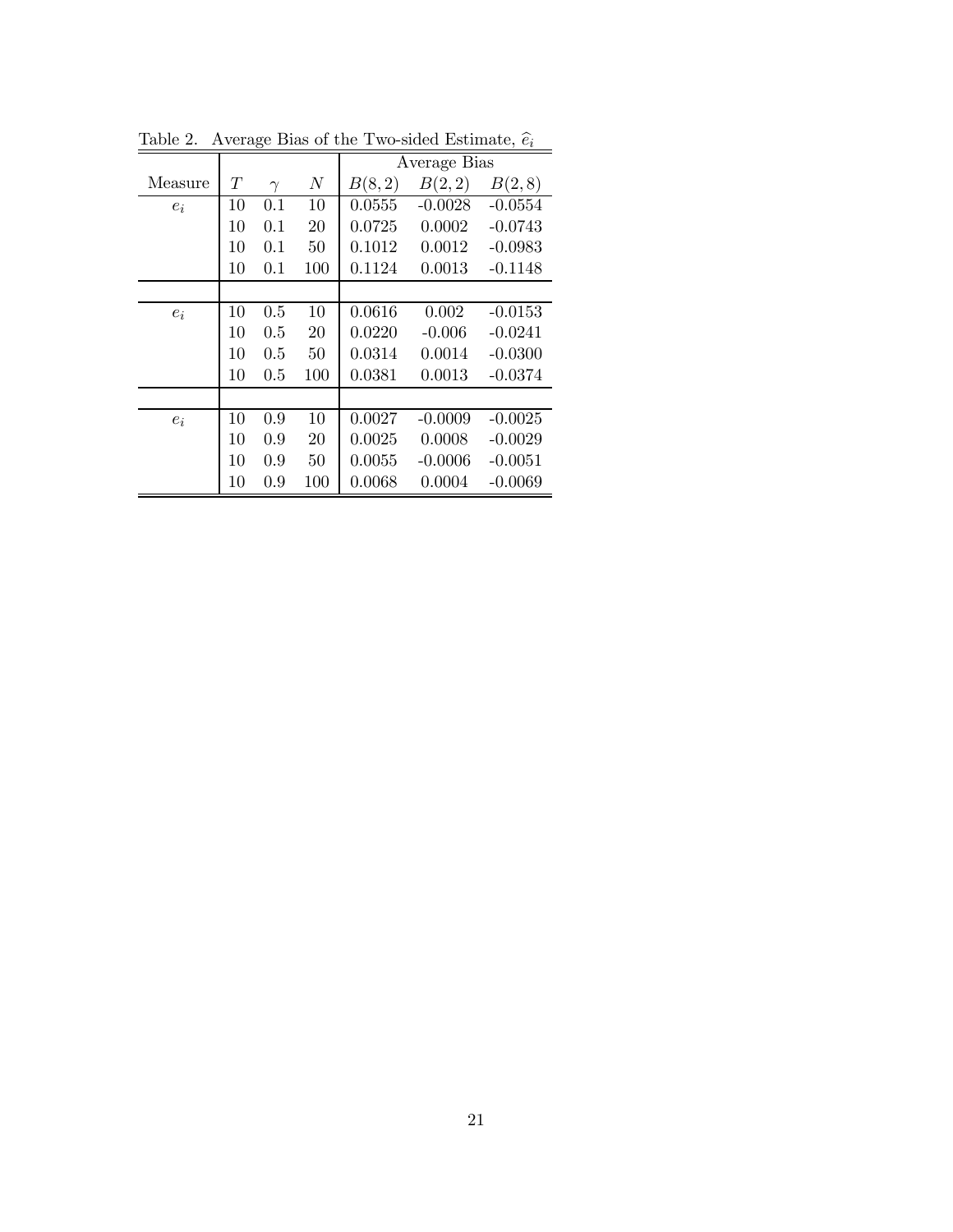|                   |    |     |                 | Percentile |             |       |        |       | BCa    |        |       |                               |  | BC percentile |        |        |                         |                   |                               |                                     |        |
|-------------------|----|-----|-----------------|------------|-------------|-------|--------|-------|--------|--------|-------|-------------------------------|--|---------------|--------|--------|-------------------------|-------------------|-------------------------------|-------------------------------------|--------|
| Measure T gamma N |    |     |                 | B(8,2)     |             |       | B(2,2) |       | B(2,8) | B(8,2) |       | B(2,2)                        |  |               | B(2,8) | B(8,2) |                         | B(2,2)            |                               |                                     | B(2,8) |
|                   |    |     |                 |            | cover width | cover | width  | cover | width  | cover  |       | width cover width cover width |  |               |        |        |                         |                   |                               | cover width cover width cover width |        |
| $r^*$             | 10 | 0.1 | 10              | 0.780      | 0.342       | 0.754 | 0.347  | 0.702 | 0.348  | 0.823  |       | 0.332 0.819 0.329 0.810       |  |               | 0.327  | 0.828  | 0.387 0.838 0.399       |                   |                               | 0.838                               | 0.402  |
| $r^{**}$          |    |     |                 | 0.712      | 0.348       | 0.757 | 0.348  | 0.785 | 0.342  | 0.757  |       | 0.298 0.773 0.304 0.787       |  |               | 0.304  | 0.847  |                         | 0.404 0.841 0.399 |                               | 0.832                               | 0.389  |
| $r^*$             | 10 | 0.1 | 20              | 0.734      | 0.331       | 0.640 | 0.335  | 0.563 | 0.339  | 0.794  |       | 0.319 0.773 0.315 0.750       |  |               | 0.309  | 0.823  |                         |                   | 0.383 0.824 0.396 0.823       |                                     | 0.406  |
| $r^{**}$          |    |     |                 | 0.565      | 0.340       | 0.651 | 0.335  | 0.735 | 0.331  | 0.715  |       | 0.299 0.750 0.301 0.775       |  |               | 0.305  | 0.820  | 0.408 0.831 0.397       |                   |                               | 0.829                               | 0.384  |
| $r^*$             | 10 | 0.1 | 50              | 0.673      | 0.306       | 0.482 | 0.313  | 0.372 | 0.320  | 0.758  |       | 0.294 0.697 0.289             |  | 0.637         | 0.286  |        |                         |                   | 0.816 0.364 0.804 0.384       | 0.783                               | 0.401  |
| $r^{**}$          |    |     |                 | 0.371      | 0.320       | 0.486 | 0.313  | 0.672 | 0.304  | 0.626  |       | 0.283 0.689 0.284 0.756       |  |               | 0.290  |        |                         |                   | 0.786 0.401 0.812 0.385       | 0.823                               | 0.360  |
| $r^*$             | 10 | 0.1 | 100             | 0.630      | 0.284       | 0.359 | 0.295  | 0.254 | 0.303  | 0.748  |       | 0.275 0.624 0.270 0.545       |  |               | 0.265  |        | 0.826 0.342 0.780 0.371 |                   |                               | 0.750                               | 0.388  |
| $r^{**}$          |    |     |                 | 0.254      | 0.303       | 0.349 | 0.295  | 0.627 | 0.284  | 0.542  |       | 0.262 0.611 0.268 0.740       |  |               | 0.272  |        |                         |                   |                               | 0.760 0.390 0.775 0.371 0.821       | 0.343  |
|                   |    |     |                 |            |             |       |        |       |        |        |       |                               |  |               |        |        |                         |                   |                               |                                     |        |
| $r^*$             | 10 | 0.5 | 10 <sup>1</sup> | 0.858      | 0.214       | 0.848 | 0.228  | 0.830 | 0.241  | 0.839  |       | 0.223 0.833 0.236 0.835       |  |               | 0.245  |        | 0.824 0.223 0.824 0.241 |                   |                               | 0.832                               | 0.258  |
| $r^{**}$          |    |     |                 | 0.825      | 0.241       | 0.844 | 0.228  | 0.860 | 0.211  | 0.801  |       | 0.224 0.822 0.217 0.840       |  |               | 0.203  | 0.827  |                         |                   | 0.259 0.824 0.241             | 0.834                               | 0.221  |
| $r^*$             | 10 | 0.5 | 20              | 0.841      | 0.198       | 0.809 | 0.220  | 0.766 | 0.237  | 0.831  |       | 0.204 0.818 0.223             |  | 0.804         | 0.232  | 0.831  |                         | 0.208 0.827 0.237 |                               | 0.825                               | 0.260  |
| $r^{**}$          |    |     |                 | 0.759      | 0.238       | 0.816 | 0.219  | 0.833 | 0.198  | 0.785  |       | 0.224 0.797 0.211 0.818       |  |               | 0.195  | 0.828  |                         |                   | 0.260 0.818 0.235             | 0.820                               | 0.208  |
| $r^*$             | 10 | 0.5 | 50              | 0.837      | 0.171       | 0.746 | 0.203  | 0.649 | 0.222  | 0.820  |       | 0.175 0.797 0.200 0.764       |  |               | 0.212  | 0.825  | 0.181 0.828 0.224       |                   |                               | 0.821                               | 0.251  |
| $r^{**}$          |    |     |                 | 0.645      | 0.223       | 0.750 | 0.203  | 0.824 | 0.168  | 0.758  |       | 0.208 0.790 0.197 0.818       |  |               | 0.169  | 0.827  |                         |                   | 0.253 0.831 0.224             | 0.827                               | 0.178  |
| $r^*$             | 10 | 0.5 | 100             | 0.817      | 0.151       | 0.663 | 0.190  | 0.525 | 0.210  | 0.809  |       | 0.154 0.767 0.187 0.711       |  |               | 0.197  | 0.821  |                         |                   | $0.161$ $0.820$ $0.214$       | 0.803                               | 0.243  |
| $r$ **            |    |     |                 | 0.523      | 0.211       | 0.677 | 0.191  | 0.826 | 0.150  | 0.704  |       | 0.196 0.764 0.184 0.814       |  |               | 0.151  |        |                         |                   |                               | 0.807 0.244 0.824 0.216 0.827       | 0.160  |
|                   |    |     |                 |            |             |       |        |       |        |        |       |                               |  |               |        |        |                         |                   |                               |                                     |        |
| $r^*$             | 10 | 0.9 | 10              | 0.856      | 0.083       | 0.862 | 0.094  | 0.856 | 0.106  | 0.844  |       | 0.086 0.846 0.098 0.839       |  |               | 0.110  |        |                         |                   | 0.832 0.084 0.831 0.095 0.821 |                                     | 0.107  |
| $r^{**}$          |    |     |                 | 0.860      | 0.106       | 0.862 | 0.094  | 0.860 | 0.083  | 0.838  |       | 0.103 0.850 0.093 0.849       |  |               | 0.082  | 0.822  |                         |                   | 0.107 0.832 0.095             | 0.837                               | 0.083  |
| $r^*$             | 10 | 0.9 | 20              | 0.855      | 0.075       | 0.844 | 0.091  | 0.851 | 0.105  | 0.845  | 0.077 | 0.831 0.094 0.840             |  |               | 0.108  |        |                         |                   | 0.838 0.076 0.824 0.092       | 0.835                               | 0.108  |
| $r^{**}$          |    |     |                 | 0.842      | 0.105       | 0.852 | 0.092  | 0.854 | 0.076  | 0.822  |       | 0.102 0.836 0.091 0.842       |  |               | 0.075  |        |                         |                   |                               | 0.824 0.107 0.833 0.093 0.836       | 0.076  |
| $r^*$             | 10 | 0.9 | 50              | 0.845      | 0.062       | 0.838 | 0.087  | 0.806 | 0.101  | 0.833  |       | 0.063 0.822 0.087             |  | 0.807         | 0.100  |        | 0.834 0.062 0.827       |                   | 0.088                         | 0.821                               | 0.104  |
| $r^{**}$          |    |     |                 | 0.815      | 0.101       | 0.834 | 0.086  | 0.843 | 0.062  | 0.806  |       | 0.098 0.819 0.086 0.831       |  |               | 0.062  |        |                         |                   |                               | 0.824 0.104 0.823 0.088 0.830       | 0.063  |
| $r^*$             | 10 | 0.9 | 100             | 0.845      | 0.054       | 0.819 | 0.082  | 0.773 | 0.098  | 0.837  |       | 0.055 0.813 0.082             |  | 0.806         | 0.095  | 0.839  | 0.054 0.826 0.085       |                   |                               | 0.834                               | 0.102  |
| $r$ **            |    |     |                 | 0.770      | 0.098       | 0.817 | 0.082  | 0.846 | 0.053  | 0.795  |       | 0.094 0.812 0.081 0.836 0.054 |  |               |        |        |                         |                   |                               | 0.827 0.101 0.826 0.084 0.837 0.054 |        |

Table 3: 90% Indirect Bootstrap Confidence Intervals for Technical Efficiency Measures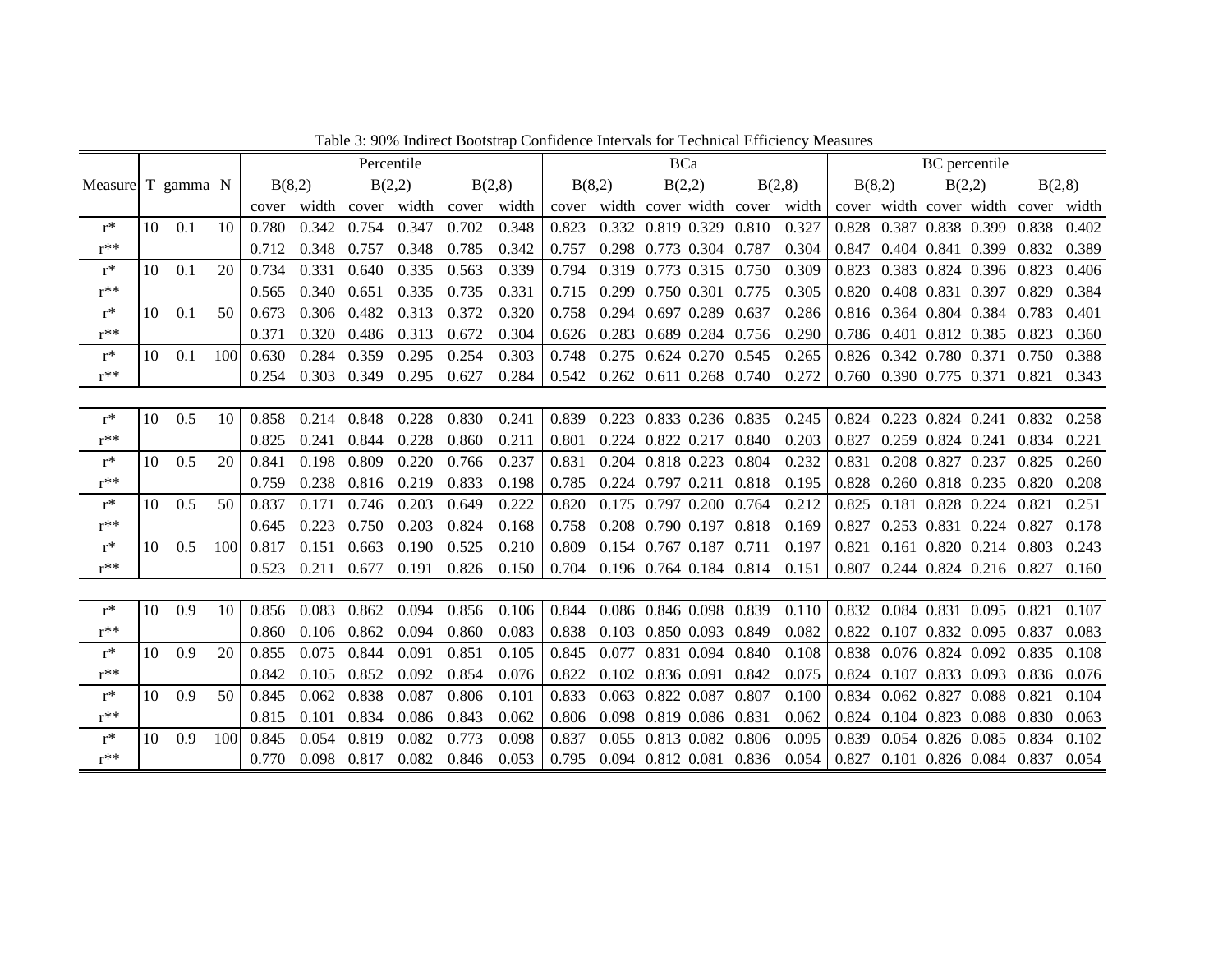|    | Percentile |    |             |       |             | BCa         |       |                 |                                                                                         |       | BC percentile |                         |             |                    |                                                 |       |        |             |                         |        |
|----|------------|----|-------------|-------|-------------|-------------|-------|-----------------|-----------------------------------------------------------------------------------------|-------|---------------|-------------------------|-------------|--------------------|-------------------------------------------------|-------|--------|-------------|-------------------------|--------|
| T. | gamma N    |    | B(8,2)      |       |             | B(2,2)      |       | B(2,8)          | B(8,2)                                                                                  |       |               | B(2,2)                  |             | B(2,8)             | B(8,2)                                          |       | B(2,2) |             |                         | B(2,8) |
|    |            |    | cover       | width |             | cover width |       | cover width     |                                                                                         |       |               |                         |             |                    | cover width cover width cover width cover width |       |        |             | cover width cover width |        |
| 10 | 0.1        | 10 | 0.809       | 0.567 | 0.823       | 0.570       |       | $0.806$ $0.568$ | 0.714                                                                                   | 0.487 | 0.729         | 0.489                   | 0.733       | 0.487              | 0.714                                           | 0.567 | 0.712  |             | 0.570 0.703             | 0.568  |
| 10 | 0.1        | 20 | 0.750       | 0.497 | 0.786       | 0.501       |       | $0.753$ 0.496   | 0.681                                                                                   | 0.437 | 0.699         | 0.440                   |             | $0.696$ $0.435$    | 0.686                                           | 0.497 | 0.692  | 0.501       | 0.687                   | 0.496  |
| 10 | 0.1        | 50 | 0.667       | 0.424 | 0.748       | 0.428       |       | $0.669$ $0.423$ | 0.640                                                                                   |       | 0.383 0.674   | 0.388                   | 0.651       | 0.382              | 0.653                                           | 0.424 | 0.673  |             | 0.428 0.656 0.423       |        |
| 10 | 0.1        |    | 100 0.601   |       | 0.380 0.714 |             |       |                 | $0.385$ $0.599$ $0.380$ $0.612$ $0.348$ $0.657$ $0.356$ $0.611$ $0.349$ $0.634$ $0.380$ |       |               |                         |             |                    |                                                 |       | 0.659  |             | 0.385 0.627             | 0.380  |
|    |            |    |             |       |             |             |       |                 |                                                                                         |       |               |                         |             |                    |                                                 |       |        |             |                         |        |
| 10 | 0.5        | 10 | 0.861       | 0.305 | 0.867       | 0.299       |       | $0.865$ $0.300$ |                                                                                         |       |               | 0.805 0.289 0.819 0.289 |             | 0.829 0.288        | 0.795                                           | 0.305 | 0.788  |             | 0.299 0.798 0.300       |        |
| 10 | 0.5        | 20 | 0.823       | 0.270 | 0.846       | 0.274       |       | $0.827$ 0.270   | 0.787                                                                                   |       | 0.257 0.798   | 0.263                   | 0.806 0.257 |                    | 0.790                                           | 0.270 | 0.789  |             | 0.274 0.793             | 0.270  |
| 10 | 0.5        | 50 | 0.769       | 0.230 | 0.831       | 0.242       |       | $0.772$ $0.228$ | 0.772                                                                                   | 0.217 | 0.787         | 0.232                   | 0.782       | 0.215              | 0.788                                           | 0.230 | 0.788  |             | 0.242 0.789             | 0.228  |
| 10 | 0.5        |    | 100 0.709   | 0.207 | 0.809       | 0.224       |       | $0.705$ $0.205$ | 0.748 0.194 0.768 0.215 0.749                                                           |       |               |                         |             | $0.193 \mid 0.775$ |                                                 | 0.207 | 0.772  |             | 0.224 0.749             | 0.205  |
|    |            |    |             |       |             |             |       |                 |                                                                                         |       |               |                         |             |                    |                                                 |       |        |             |                         |        |
| 10 | 0.9        | 10 | 0.876 0.114 |       | 0.874       | 0.111       |       | $0.873$ $0.113$ | 0.847                                                                                   |       |               | 0.113 0.854 0.112       | 0.851       |                    | $0.116 \mid 0.814$                              | 0.114 | 0.819  | 0.111       | 0.817 0.113             |        |
| 10 | 0.9        | 20 | 0.856       | 0.102 | 0.861       | 0.104       |       | $0.864$ $0.103$ | 0.829                                                                                   |       | 0.102 0.838   | 0.105                   | 0.847       | 0.104              | 0.816                                           | 0.102 | 0.819  |             | $0.104$ $0.829$ $0.103$ |        |
| 10 | 0.9        | 50 | 0.839       | 0.088 | 0.850       | 0.096       |       | $0.832$ $0.089$ | 0.820                                                                                   | 0.087 | 0.824         | 0.096                   | 0.825       | 0.088              | 0.826                                           | 0.088 | 0.818  | 0.096 0.823 |                         | 0.089  |
| 10 | 0.9        |    | 100 0.815   | 0.081 | 0.846       | 0.091       | 0.817 | 0.080           | 0.813                                                                                   | 0.079 | 0.818         | 0.091                   | 0.820       | 0.079              | 0.824                                           | 0.081 | 0.819  | 0.091       | 0.828                   | 0.080  |

Table 4: 90% Indirect Bootstrap Confidence Intervals for the Two-sided Measure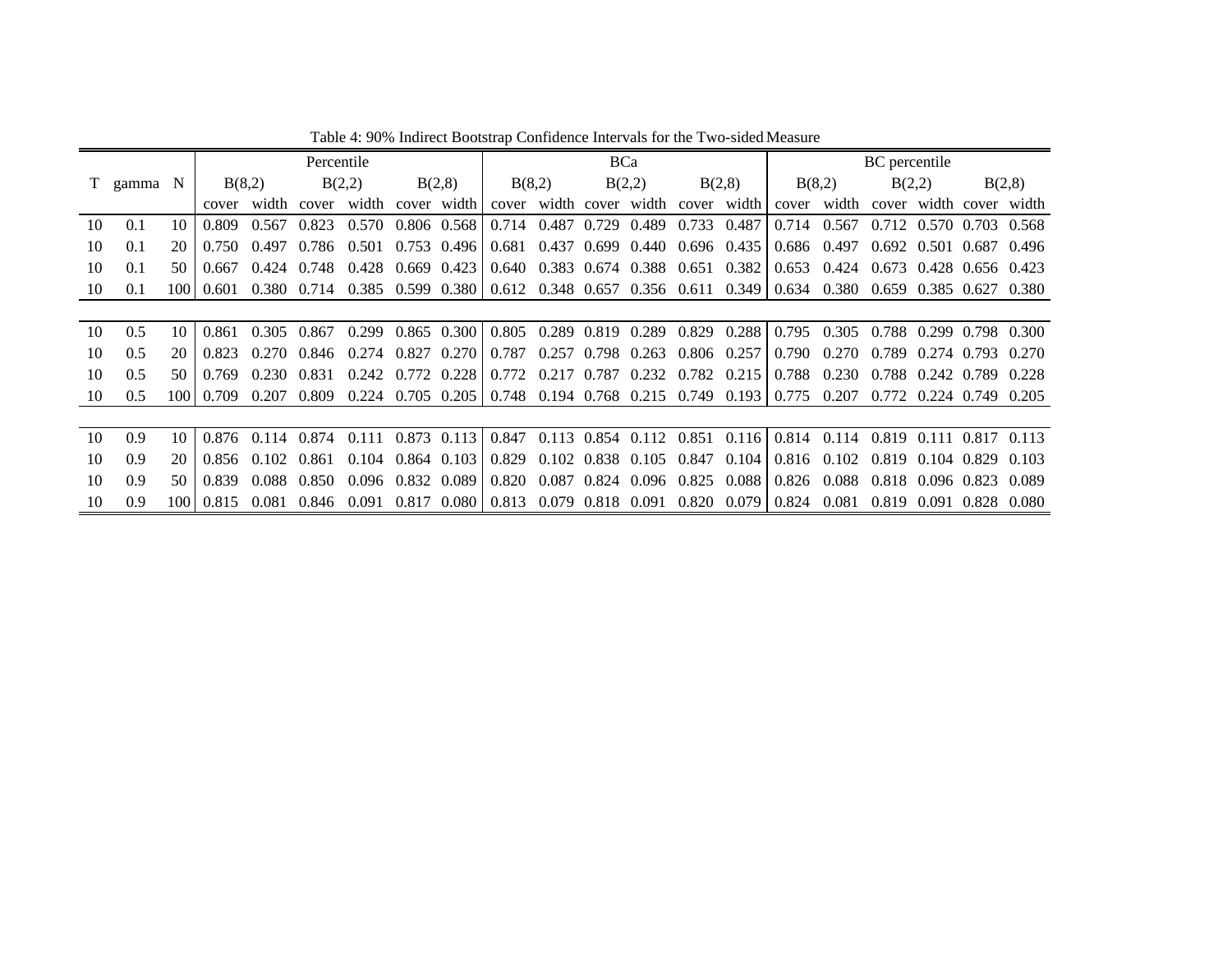| $\alpha_i$ | %ile      | $r_i^*$        | $r_i^{**}$     | $e_i$                       |
|------------|-----------|----------------|----------------|-----------------------------|
| 5.556      | best      | 1.000          | 0.635          | 1.000                       |
|            |           | [0.912, 1.000] | [0.493, 0.667] | [0.929, 1.000]              |
| 5.486      | $99^{th}$ | 0.932          | 0.608          | 0.930                       |
|            |           | [0.837, 1.000] | [0.463, 0.658] | $\left[0.836, 1.000\right]$ |
| 5.072      | $75^{th}$ | 0.616          | 0.407          | 0.519                       |
|            |           | [0.423, 0.890] | [0.000, 0.566] | [0.156, 0.780]              |
| 4.970      | $50^{th}$ | 0.554          | 0.340          | 0.413                       |
|            |           | [0.448, 0.737] | [0.078, 0.450] | [0.197, 0.566]              |
| 4.859      | $25^{th}$ | 0.498          | 0.266          | 0.308                       |
|            |           | [0.439, 0.608] | [0.000, 0.387] | [0.070, 0.436]              |
| 4.586      | $1^{st}$  | 0.379          | 0.036          | 0.036                       |
|            |           | [0.306, 0.477] | [0.000, 0.215] | [0.000, 0.790]              |
| 4.550      |           | 0.366          | 0.000          | 0.000                       |
|            | worst     | 0.275, 0.531   | [0.000, 0.189] | [0.000, 0.157]              |

Table 5. Rice Farm Efficiency Estimates.

Bracketed values are 90% bias-corrected percentile intervals.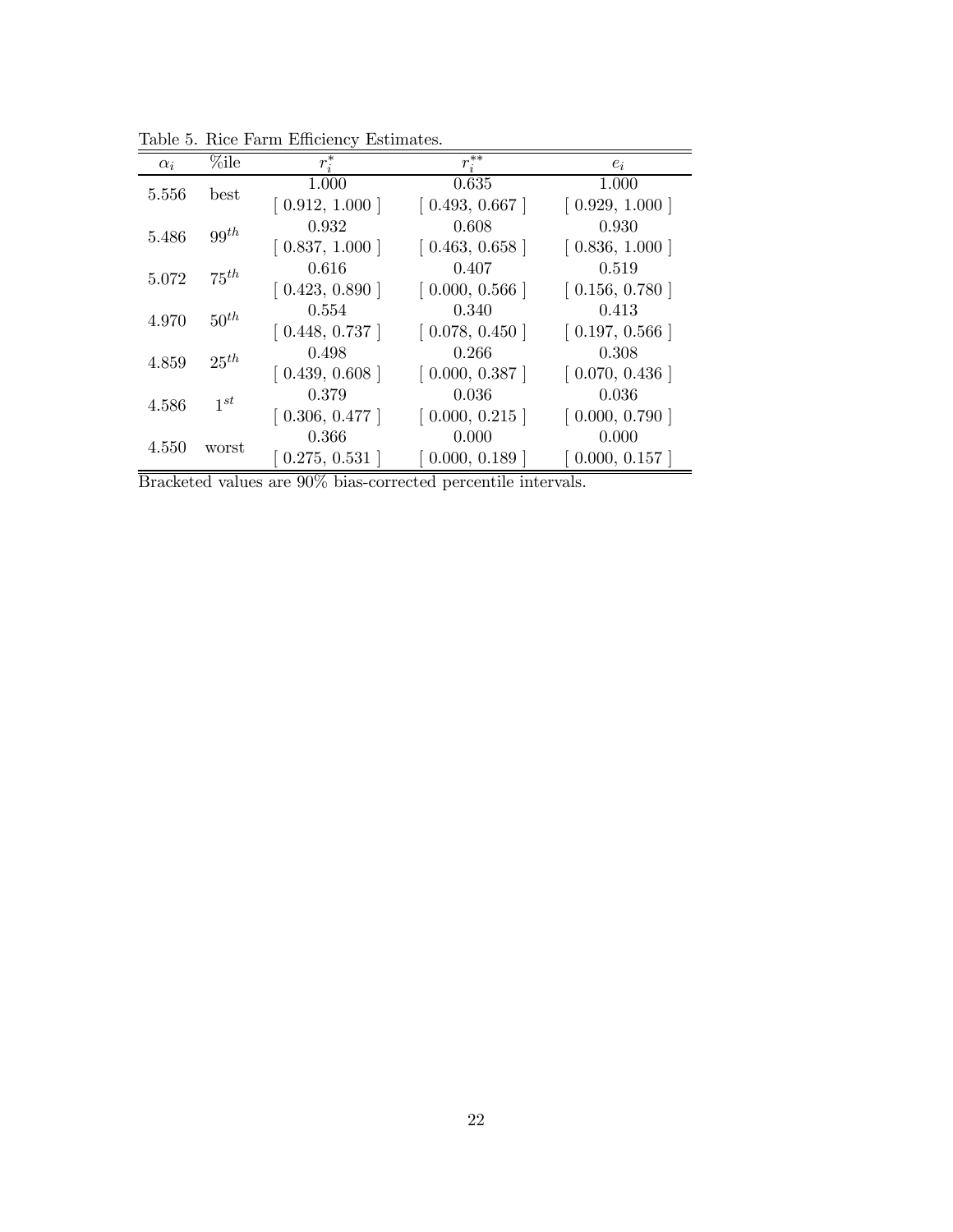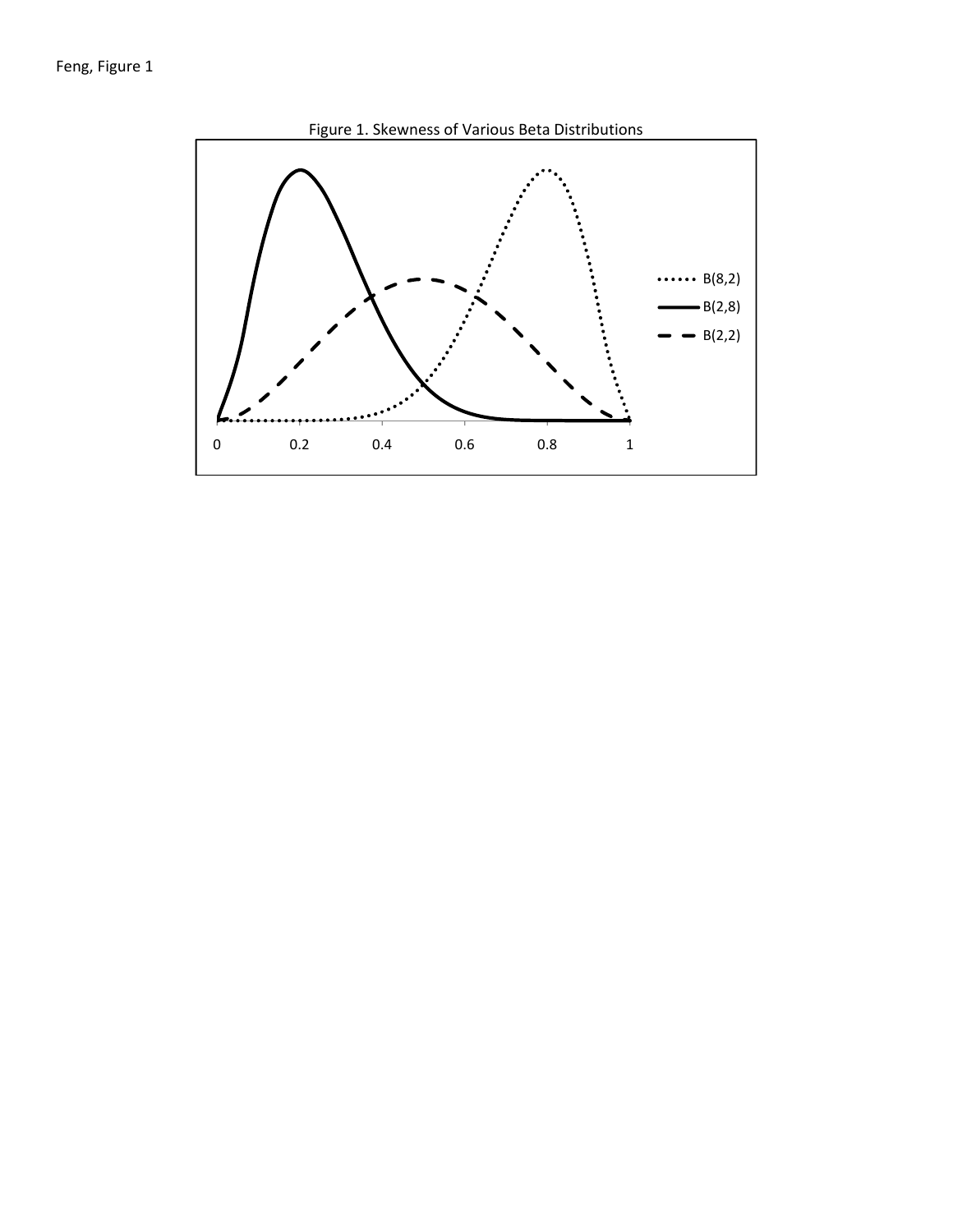

Figure 2b. Efficiency Distribution Estimates – Mostly Stars B(2,8)



Figure 2c. Efficiency Distribution Estimates – Few Stars or Dogs B(2,2)



Note: the curves u and e are indistinguishable.